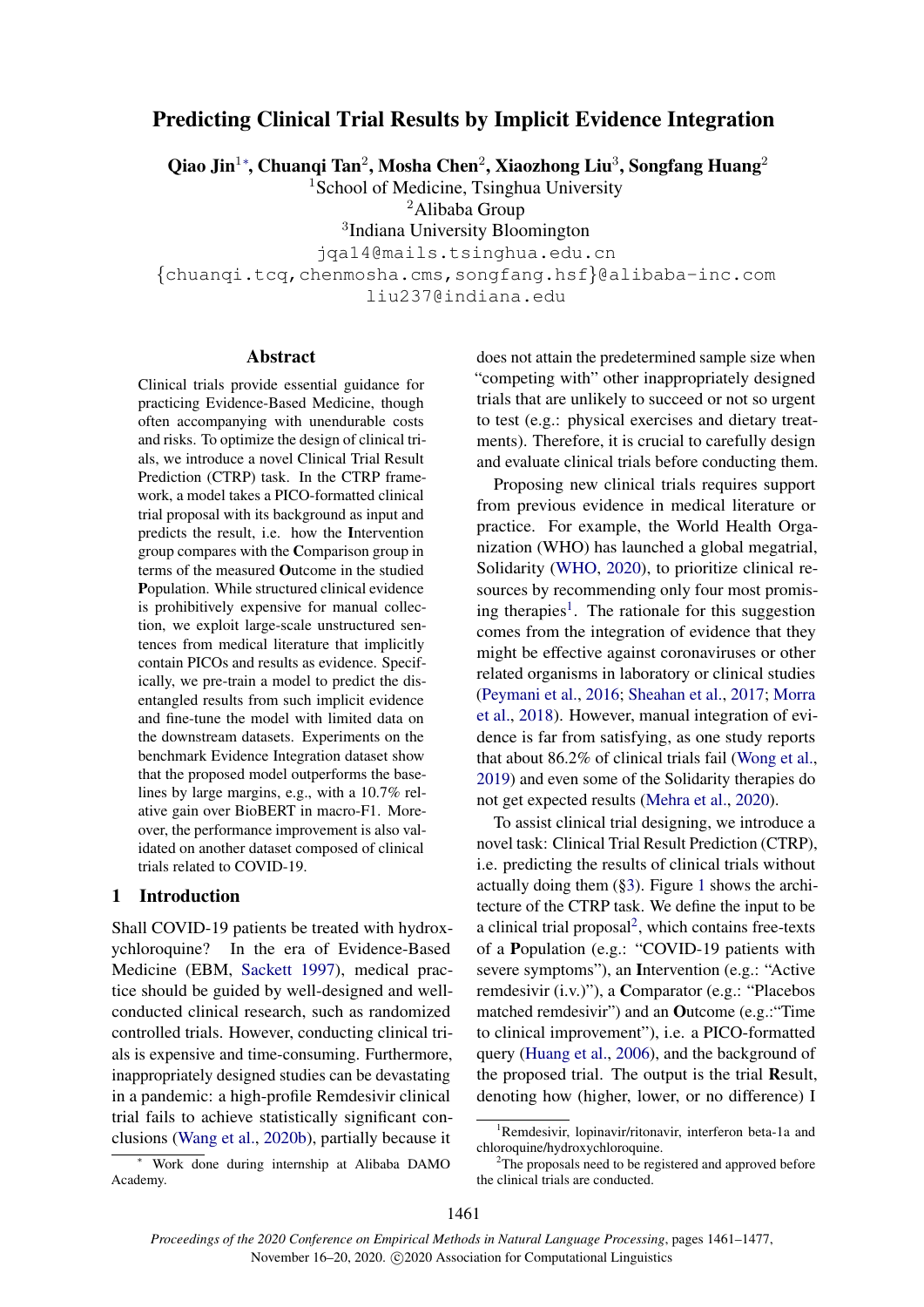<span id="page-1-0"></span>

Figure 1: Architecture of the proposed Clinical Trial Result Prediction (CTRP) task.

compares to C in terms of O for P.

One particular challenge of this task is that evidence is entangled with other free-texts in the literature. Prior works have explored *explicit* methods for evidence integration through a pipeline of retrieval, extraction and inference on structured {P,I,C,O,R} evidence [\(Wallace et al.,](#page-9-7) [2016;](#page-9-7) [Singh](#page-9-8) [et al.,](#page-9-8) [2017;](#page-9-8) [Jin and Szolovits,](#page-8-2) [2018;](#page-8-2) [Lee and](#page-8-3) [Sun,](#page-8-3) [2018;](#page-8-3) [Nye et al.,](#page-9-9) [2018;](#page-9-9) [Marshall et al.,](#page-8-4) [2017;](#page-8-4) [Lehman et al.,](#page-8-5) [2019;](#page-8-5) [DeYoung et al.,](#page-8-6) [2020;](#page-8-6) [Zhang](#page-10-0) [et al.,](#page-10-0) [2020\)](#page-10-0). However, they are limited in scale since getting domain-specific supervision for all clinical evidence is prohibitively expensive.

In this work, we propose to *implicitly* learn from such evidence by pre-training, instead of relying on *explicit* evidence with purely supervised learning. There are more than [3](#page-1-1)0 million articles in PubMed<sup>3</sup>, which stores almost all available medical evidence and thus is an ideal source for learning. We collect 12 million sentences from PubMed abstracts and PubMed Central<sup>[4](#page-1-2)</sup> (PMC) articles with comparative semantics, which is commonly used to express clinical evidence ([§4.1\)](#page-2-1). P, I, C, O, and R are entangled with other free-texts in such sentences, which we denote as implicit evidence. Unlike previous efforts that seek to disentangle all of PICO and R, we only disentangle R out of the implicit evidence using simple heuristics ([§4.2\)](#page-3-0). For better learning the ordering function of I/C conditioned on P and O, we also use adversarial examples generated by reversing both the entangled PICO and the R in the pre-training  $(\S 4.3)$ . Then, we pre-train a transformer encoder [\(Vaswani et al.,](#page-9-10) [2017\)](#page-9-10) to predict the disentangled R from the implicit evidence, which still contains PICO ([§5.1\)](#page-3-2). The model is named EBM-Net to reflect its utility for Evidence-Based

Medicine. Finally, we fine-tune the pre-trained EBM-Net on downstream datasets of the CTRP task  $(\S 5.2)$ , which are typically small in scale  $(\S 6)$ .

To evaluate model performance, we introduce a benchmark dataset, Evidence Integration ([§6.1\)](#page-4-2), by re-purposing the *evidence inference* dataset [\(Lehman et al.,](#page-8-5) [2019;](#page-8-5) [DeYoung et al.,](#page-8-6) [2020\)](#page-8-6). Experiments show that our pre-trained EBM-Net outperforms the baselines  $(\S6.2)$  by large margins  $(\S6.3)$ . Clustering analyses indicate that EBM-Net can effectively learn quantitative comparison results ([§6.4\)](#page-6-1). In addition, the EBM-Net model is further validated on a dataset composed of COVID-19 related clinical trials ([§6.5\)](#page-7-0).

Our contribution is two-fold. First, we propose a novel and meaningful task, CTRP, to predict clinical trial results before conducting them. Second, unlike previous efforts that depend on structured data to understand the totality of clinical evidence, we heuristically collect unstructured textual data, i.e. implicit evidence, and utilize large-scale pretraining to tackle the proposed CTRP task. The datasets and codes are publicly available at [https:](https://github.com/Alibaba-NLP/EBM-Net) [//github.com/Alibaba-NLP/EBM-Net](https://github.com/Alibaba-NLP/EBM-Net).

### 2 Related Works

Predicting Clinical Trial Results: Most relevant works typically use only specific types or sources of information for prediction (e.g.: chemical structures [\(Gayvert et al.,](#page-8-7) [2016\)](#page-8-7), drug dosages or routes [\(Holford et al.,](#page-8-8) [2000,](#page-8-8) [2010\)](#page-8-9)). [Gayvert](#page-8-7) [et al.](#page-8-7) [\(2016\)](#page-8-7) predicts clinical trial results based on chemical properties of the candidate drugs. Clinical trial simulation [\(Holford et al.,](#page-8-8) [2000,](#page-8-8) [2010\)](#page-8-9) applies pharmacological models to predict the results of a specific intervention with different procedural factors, such as doses and sampling intervals. Some use closely related report information, e.g.: interim

<span id="page-1-1"></span><sup>3</sup><https://pubmed.ncbi.nlm.nih.gov/>

<span id="page-1-2"></span><sup>4</sup><https://www.ncbi.nlm.nih.gov/pmc/>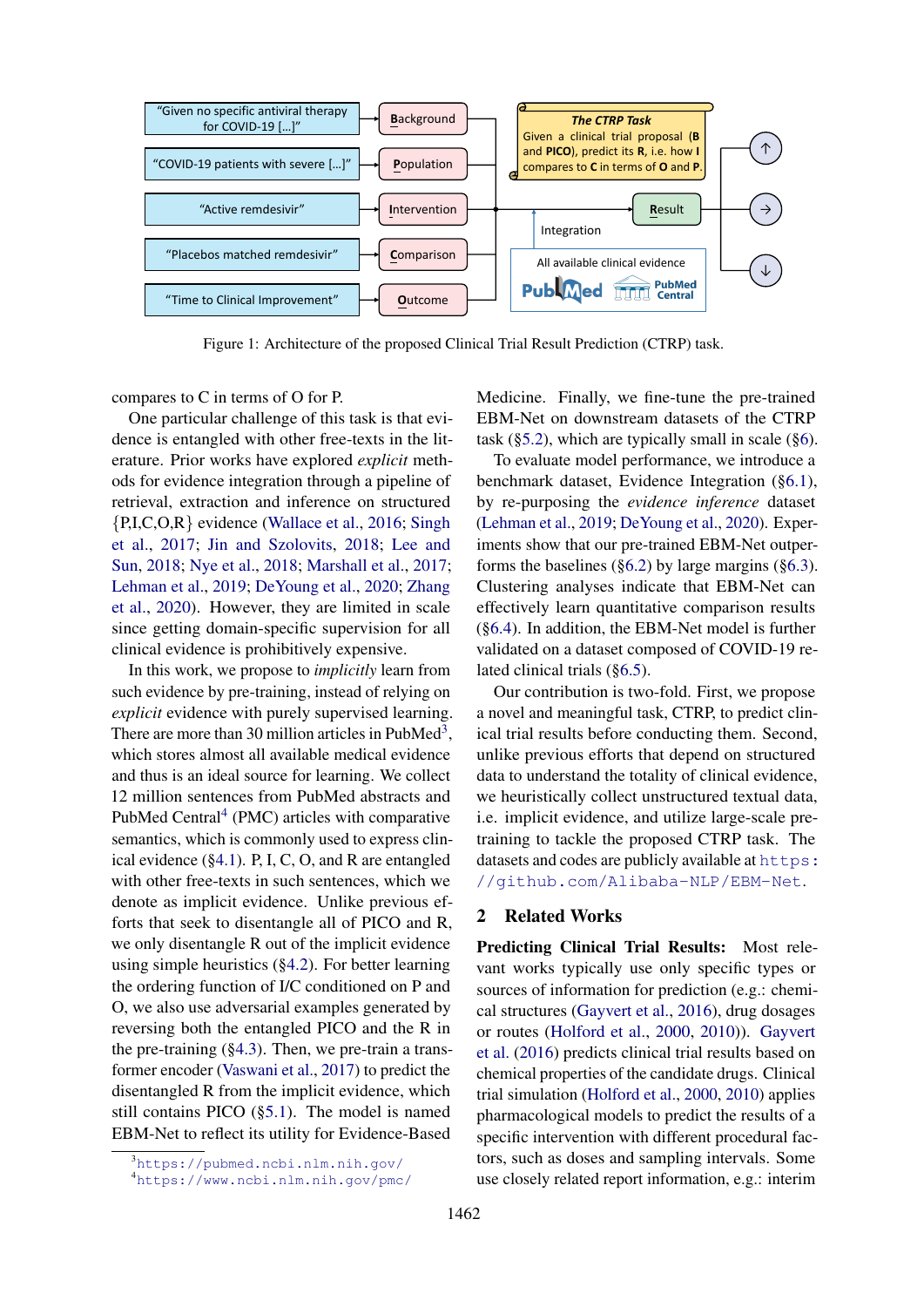analyses [\(Broglio et al.,](#page-8-10) [2014\)](#page-8-10) or phase II data for just phase II trials [\(De Ridder,](#page-8-11) [2005\)](#page-8-11). Our task is (1) more generalizable, since all potential PICO elements can be represented by free-texts and thus modeled in our work; and (2) aimed at evaluating new clinical trial proposals.

Explicit Evidence Integration: It depends on the existence of structured evidence, i.e.:  $\{P, I, C, \}$ O, R} [\(Wallace,](#page-9-11) [2019\)](#page-9-11). Consequently, collecting such explicit evidence is vital for further analyses, and is also the objective for most relevant works: Some seek to find relevant papers through retrieval [\(Lee and Sun,](#page-8-3) [2018\)](#page-8-3); many works are aimed at extracting PICO elements from published literature [\(Wallace et al.,](#page-9-7) [2016;](#page-9-7) [Singh et al.,](#page-9-8) [2017;](#page-9-8) [Marshall](#page-8-4) [et al.,](#page-8-4) [2017;](#page-8-4) [Jin and Szolovits,](#page-8-2) [2018;](#page-8-2) [Nye et al.,](#page-9-9) [2018;](#page-9-9) [Zhang et al.,](#page-10-0) [2020\)](#page-10-0); the *evidence inference* task extracts R for a given ICO query using the corresponding clinical trial report [\(Lehman et al.,](#page-8-5) [2019;](#page-8-5) [DeYoung et al.,](#page-8-6) [2020\)](#page-8-6). However, since getting expert annotations is expensive, these works are typically limited in scale, with only thousands of labeled instances. Few works have been done to utilize the automatically collected structured data for analyses. In this paper, we adopt an end-to-end approach, where we use large-scale pre-training to *implicitly* learn from free-text clinical evidence.

### <span id="page-2-0"></span>3 The CTRP Task

The CTRP task is motivated to evaluate clinical trial proposals by predicting their results before actually conducting them, as discussed in [§1.](#page-0-2) Therefore, we formulate the task to take as input exactly the information required for proposing a new clinical trial: free-texts of a background description and a PICO query to be investigated. Formally, we denote the strings of the input background as B and PICO elements as P, I, C, and O, respectively. The task output is defined as one of the three possible comparison results: higher ( $\uparrow$ ), no difference ( $\rightarrow$ ), or lower  $(\downarrow)$  measurement  $\circ$  in intervention group I than in comparison group  $\subset$  for population P. We denote the result as  $R$ , and:

$$
R(B, P, I, C, O) = \begin{cases} \uparrow & O(I) > O(C) | P \\ \downarrow & O(I) < O(C) | P \\ \rightarrow & O(I) \sim O(C) | P \end{cases}
$$

Main metrics include accuracy and 3-way macroaveraged F1. We also use 2-way  $(\uparrow, \downarrow)$  macroaveraged F1 to evaluate human expectations ([§6.2\)](#page-5-0).

#### 4 Implicit Evidence Integration

In this section, we introduce the Implicit Evidence Integration, which is used to collect pre-training data for comparative language modeling ([§5.1\)](#page-3-2).

Instead of collecting explicit evidence with structured  ${B, P, I, C, O - R}$  information, we utilize a simple observation to collect evidence *implicitly*: clinical evidence is naturally expressed by comparisons, e.g.: "Blood oxygen is higher in the intervention group than in the placebo group". Free-texts of P, I, C, O and R are entangled with other functional words that connect these elements in such comparative sentences, where R is a free-text version of the structured result  $R$  (e.g.:  $R =$  "higher ... than" translates into  $R = \uparrow$ ). We call these sentences entangled implicit evidence and denote them as  $E_{ent} = {PICOR}$ . Then, we disentangle R out of the  $E_{ent}$  by heuristics, getting R and the left  $E_{dis} = {PICO}$ . We also include adversarial instances generated from the original ones. Several examples are shown in Table [1.](#page-3-3)

Details of implicit evidence collection, disentanglement, and adversarial data generation are introduced in [§4.1,](#page-2-1) [§4.2](#page-3-0) and [§4.3,](#page-3-1) respectively.

#### <span id="page-2-1"></span>4.1 Collection of Implicit Evidence

We collect implicit evidence from PubMed ab-stracts and PMC articles<sup>[5](#page-2-2)</sup>, where most of the clinical evidence is published. PubMed contains more than 30 million abstracts, and PMC has over 6 million full-length articles. Each abstract is chunked into a background/method section and a result/conclusion section: For the unstructured abstracts, sentences before the first found implicit evidence are included in the background/method section. For the semi-structured abstracts where each section is labeled with a section name, the chunking is done by mapping the section name to either background/method or result/conclusion.

Sentences in abstract result/conclusion sections and main texts that express comparative semantics [\(Kennedy,](#page-8-12) [2004\)](#page-8-12) are collected as implicit evidence. They are identified by a pattern detection heuristic, similar to the keyword method described in [Jindal](#page-8-13) [and Liu](#page-8-13) [\(2006\)](#page-8-13): For expressions of superiority  $(†)$ and inferiority  $(\downarrow)$ , we detect morpheme patterns of [*more/less/-er ... than ...*]. For expression of equality (→), we detect morpheme patterns of [*similar ... to ...*] and [*no difference ... between ... and ...*]. The background/method section serves as the

<span id="page-2-2"></span><sup>5</sup>Articles in downstream experiment datasets are excluded.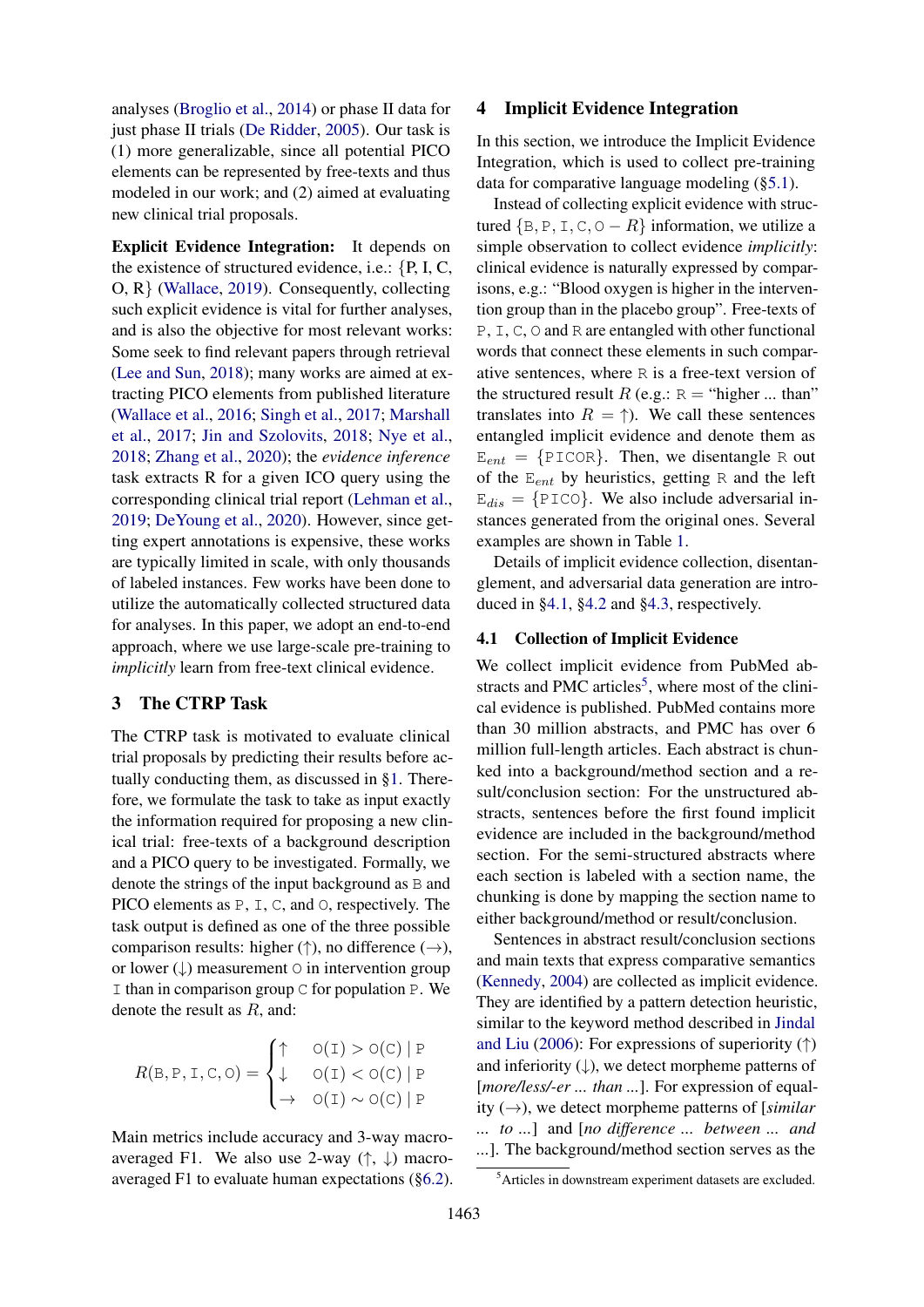<span id="page-3-3"></span>

| $E_{ent}$                                                                                                                                                    | $E_{dis}$                                                                                                                        | R                                                    | $\boldsymbol{r}$ | R |
|--------------------------------------------------------------------------------------------------------------------------------------------------------------|----------------------------------------------------------------------------------------------------------------------------------|------------------------------------------------------|------------------|---|
| "Our results also showed that serum<br>TSH levels were slightly higher in the<br>chloroquine group than in the placebo<br>group."                            | "Our results also showed that serum<br>TSH levels were [MASK] in the<br>chloroquine group [MASK] in the<br>placebo group."       | "slightly higher<br>$\ldots$ than"                   | [HIGHER]         | 个 |
| "In conclusion, there is no difference"<br>between IFN treatment and supportive<br>treatment for MERS patients in terms<br>of mortality."                    | "In conclusion, there is [MASK] IFN<br>treatment [MASK] supportive treat-<br>ment for MERS patients in terms of<br>mortality."   | no difference<br><b>between</b><br>$\ddotsc$<br>and" | [NODIFF]         |   |
| "Levels of viral antigen staining in<br>lung sections of GS-5734-treated ani-<br>mals were significantly lower as com-<br>pared to vehicle-treated animals." | "Levels of viral antigen staining in<br>lung sections of GS-5734-treated ani-<br>mals were [MASK] vehicle-treated an-<br>imals." | "significantly"<br>lower as com-<br>pared to"        | [LOWER]          |   |

Table 1: Several examples of implicit evidence. Red, violet and blue denote superiority, equality and inferiority.

corresponding B for the collected implicit evidence. These sentences are denoted as  $E_{ent}$ , which contain entangled PICO-R.

We have collected 11.8 million such sentences. Among them, 2.4 million (20.2%), 3.5 million (29.9%) and 5.9 million (49.9%) express inferiority, equality and superiority respectively.

#### <span id="page-3-0"></span>4.2 Disentanglement of Implicit Evidence

To disentangle the free-text result R from implicit evidence  $E_{ent}$ , we mask out the detected morphemes that express comparative semantics (e.g.: "higher than") as well as other functional tokens that might be exploited by the model to predict the result (e.g.: p values). This generates the masked out result R and the left part  $E_{dis}$  ({PICO}) from  $E_{ent}$ ( $\{PICOR\}$ ), i.e.:  $R + E_{dis} = E_{ent}$ . R is mostly a phrase with a central comparative adjective/adverb (e.g.: "significantly smaller than") and can be directly mapped to  $R \downarrow$  for the same example).

Nevertheless, R contains richer information than the sole change direction because of the central adjective/adverb. To utilize such information, we map free-texts of R to a finer-grained result label  $r \in \mathcal{C}$  instead of the 3-way direction, where  $C = \{$ [POORER], [LONGER], [SLOWER],...} is a manually-curated vocabulary for such labels and  $|C| = 34$ . Each element can be mapped to its antonym in  $C$  by a reversing function Rev: e.g.:  $Rev( [SMALLER] ) = [GREATER]$  and  $Rev(\text{[NODIFF]}) = \text{[NODIFF]}$ . This enables us to generate adversarial examples used below.

#### <span id="page-3-1"></span>4.3 Adversarial Data Generation

We generate adversarial examples from the original ones using a simple rule of ordering: if the result r holds for the comparison  $I/C$  conditioned on P

and  $\circ$ , the reversed result Rev $(r)$  must hold for the reversed comparison  $C/I$  on the same condition. This is similar to generate adversarial examples for natural language inference task by logic rules [\(Minervini and Riedel,](#page-9-12) [2018;](#page-9-12) [Wang et al.,](#page-9-13) [2019\)](#page-9-13).

However, Since  $E_{dis} = \{P \text{ICO}\}\$ is only partially disentangled and P, I, C, O are still in their freetext forms, we cannot explicitly reverse  $I/C$  and generate such examples. As an alternative, we reverse the entire sentence order while keeping the word order between any two masked phrases in  $E_{dis}$ , getting  $E_{rev}$ . For example, if:

 $E_{dis}$  = "[Levels of viral antigen staining in lung sections of GS-5734-treated animals were] $<sub>0</sub>$ </sub> [MASK] [vehicle-treated animals]1."

and  $r =$  [LOWER], then the reversed evidence is:  $E_{rev}$  = "[Vehicle-treated animals]<sub>1</sub> [MASK]

[levels of viral antigen staining in lung sections of GS-5734-treated animals were $]_0$ ." and  $\text{Rev}(r)$  = [HIGHER]. This implicitly re-

verses the ordering direction of  $I$  and  $C$  without changing the P and O.

#### <span id="page-3-4"></span>5 EBM-Net

We introduce the EBM-Net model in this section. Similar to BERT [\(Devlin et al.,](#page-8-14) [2019\)](#page-8-14), EBM-Net is essentially a transformer encoder [\(Vaswani et al.,](#page-9-10) [2017\)](#page-9-10), and follows the pre-training – fine-tuning approach: We pre-train EBM-Net by Comparative Language Modeling (CLM, [§5.1\)](#page-3-2) that is designed to learn the conditional ordering function of I/C. The pre-trained EBM-Net is fine-tuned to solve the CTRP task on downstream datasets ([§5.2\)](#page-4-0).

#### <span id="page-3-2"></span>5.1 Comparative Language Modeling

We show the CLM architecture in Figure [2.](#page-4-3) CLM is adapted from the masked language modeling used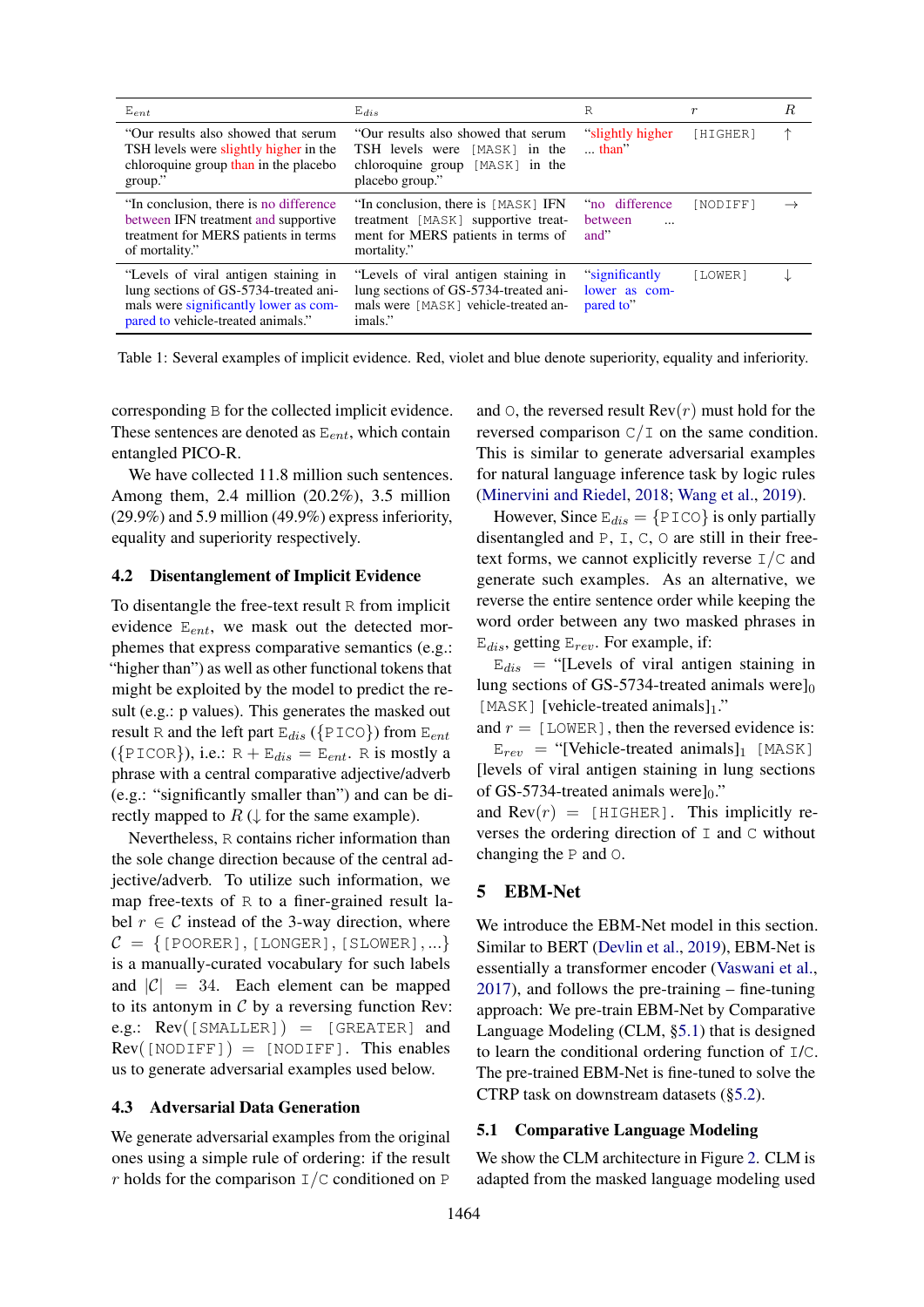<span id="page-4-3"></span>

Figure 2: Architecture of CLM pre-training for EBM-Net. (ori.: original; adv.: adversarial; inst.: instance)

in BERT [\(Devlin et al.,](#page-8-14) [2019\)](#page-8-14), but differentiates from it in that: (1) EBM-Net masks out phrases R that suggest comparative results and predicts a specific set of comparative labels  $C$ ; (2) EBM-Net is also pre-trained on adversarial examples generated by comparison rules from the original examples.

During pre-training, EBM-Net takes as input the concatenation of background B and the corresponding partially disentangled implicit evidence E, i.e.: Input =  $[[CLS], B, [SEP], E, [SEP]],$ where [CLS] and [SEP] are the special classification and separation tokens used in the original BERT and  $E \in \{E_{dis}, E_{rev}\}\$ . B and E are associated with two different segment types. The special [MASK] tokens are only used as placeholders for the masked out R. [CLS] hidden state of the EBM-Net is used to predict the CLM label  $r$  with a linear layer followed by a softmax output unit:

 $\hat{r} = \text{SoftMax}(W_1 h_{\text{[CLS]}} + b_1) \in [0, 1]^{|C|}$ 

We minimize the cross-entropy between the estimated  $\hat{r}$  and the empirical r distribution.

At input-level, the adversarial examples only differ from their original examples in word orders between  $E_{dis}$  and  $E_{rev}$ . However, their labels are totally reversed from  $r$  to  $Rev(r)$ . By regularizing the model to learn such conditional ordering function, CLM prevents the pre-trained model from learning unwanted and possibly biased co-occurrences between evident elements and their results.

#### <span id="page-4-0"></span>5.2 CTRP Fine-tuning

During fine-tuning, EBM-Net takes as input the  $[[CLS], B, [SEP], E_{exp}, [SEP],$  where  $E_{exp}$  denotes the explicit evidence in the downstream

datasets of the proposed CTRP task. For example,  $E_{exp} = [I, [SEP], O, [SEP], C]$  on the Evidence Integration dataset ([§6.1\)](#page-4-2). The sequence of PICO elements in  $E_{exp}$  can be tuned empirically. EBM-Net learns from scratch another linear layer that maps from the predicted CLM label probabilities  $\hat{r}$ to 3-way result label  $R$  logits. The final predictions are made by a softmax output unit:

$$
\hat{R} = \text{SoftMax}(W_2\hat{r} + b_2) \in [0, 1]^3
$$

Cross-entropy between the estimated  $\hat{R}$  and the empirical R distribution is minimized in fine-tuning.

#### 5.3 Configuration

The transformer weights of EBM-Net (L=12, H=768, A=12, #Params=110M) are initialized with BioBERT [\(Lee et al.,](#page-8-15) [2020\)](#page-8-15), a variant of BERT that is also pre-trained on PubMed abstracts and PMC articles. The maximum sequence lengths for B,  $E_{dis}$ ,  $E_{rev}$ ,  $E_{exp}$  are 256, 128, 128, and 128, respectively. We use Adam optimizer [\(Kingma and](#page-8-16) [Ba,](#page-8-16) [2014\)](#page-8-16) to minimize the cross-entropy losses. EBM-Net is implemented using Huggingface's Transformers library [\(Wolf et al.,](#page-9-14) [2019\)](#page-9-14) in PyTorch [\(Paszke et al.,](#page-9-15) [2019\)](#page-9-15). Pre-training on 12M implicit evidence takes about 1k Tesla P100 GPU hours.

#### <span id="page-4-1"></span>6 Experiments

#### <span id="page-4-2"></span>6.1 The Evidence Integration Dataset

The Evidence Integration dataset serves as a benchmark for our task. We collect this dataset by repurposing the *evidence inference* dataset [\(Lehman](#page-8-5) [et al.,](#page-8-5) [2019;](#page-8-5) [DeYoung et al.,](#page-8-6) [2020\)](#page-8-6), which is essentially a machine reading comprehension task for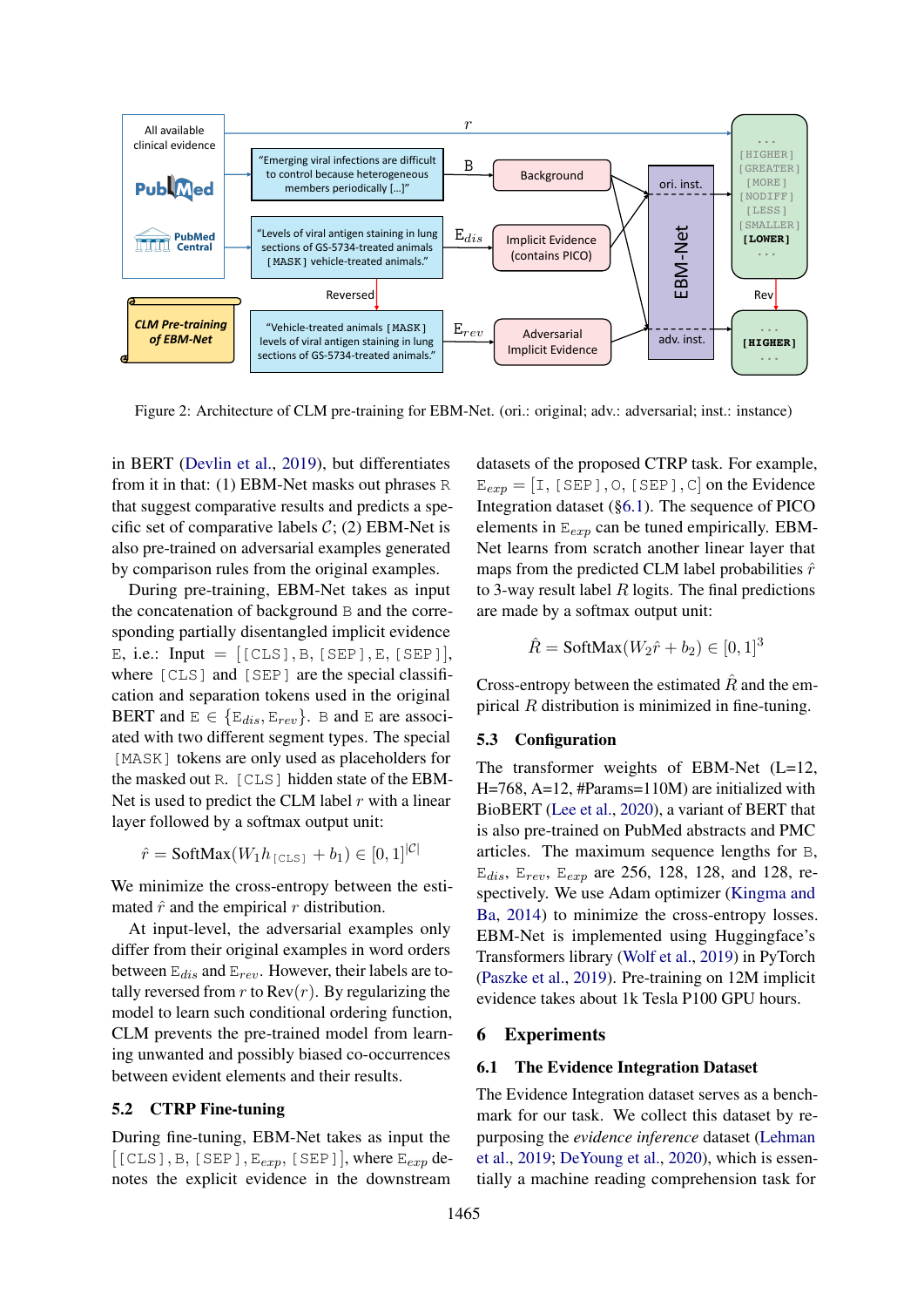extracting the structured result (i.e.:  $R$ ) of a given structured ICO query<sup>[6](#page-5-1)</sup> from the corresponding clinical trial report article. Since clinical trial reports already contain free-text result descriptions (i.e.: R) of the given ICO, solving the original task does not require the integration of previous clinical evidence. To test such capability for our proposed CTRP task, we remove the result/conclusion part and only keep the background/method part in the input clinical trial report. 34.6% tokens of the original abstracts are removed on average and the remained are used as the clinical trial backgrounds.

Specifically, input of the Evidence Integration dataset includes free texts of ICO elements I, C and O which are the same as the original *evidence inference* dataset, and their clinical trial backgrounds B. The output is the comparison result  $R$ . Following the original dataset split, there are 8,164 instances for training, 1,002 for validation, and 965 for test.

We also do experiments under the adversarial setting, where adversarial examples generated by reversing both the  $I/C$  order and the R label (similar to [§5.1\)](#page-3-2) are added. This setting is used to test model robustness under adversarial attack.

#### <span id="page-5-0"></span>6.2 Compared Methods

We compare to a variety of methods, ranging from trivial ones like Random and Majority to the stateof-the-art BioBERT model. Two major approaches in open-domain question answering (QA) are tested as well: the knowledge base (KB) approach (MeSH ontology) and the text/retrieval approach (Retrieval + Evidence Inference), since solving our task also requires reasoning over a large external corpus. Finally, we introduce some ablation settings and the evaluation of human expectations.

**Random:** we report the expected performance of randomly predicting the result for each instance.

Majority: we report the performance of predicting the majority class  $(\rightarrow)$  for all test instances.n

Bag-of-Words + Logistic Regression: we concatenate the TF-IDF weighted bag-of-word vectors of B, P, I, C and O as features and use logistic regression for learning.

MeSH Ontology: Since no external KB is available for our task, we use the training set as an internal alternative: we map the  $I, C$  and  $O$  of the test

instances to terms in the Medical Subject Headings  $(MeSH)^7$  $(MeSH)^7$  ontology by string matching. MeSH is a controlled and hierarchically-organized vocabulary for describing biomedical topics. Then, we find their nearest labeled instances in the training set, where the distance is defined by:

$$
d(i, j) = \sum_{e \in \{1, \text{C}, \text{O}\}} \min \text{TreeDist}(m_i^e, m_j^e)
$$

 $m_i^e$  and  $m_j^e$  are MeSH terms identified in ICO element  $e$  of instance  $i$  and  $j$ , respectively. TreeDist is defined as the number of edges between two nodes on the MeSH tree. The majority label of the nearest training instances is used as the prediction.

Retrieval + Evidence Inference: State-of-theart method on the *evidence inference* dataset [\(DeY](#page-8-6)[oung et al.,](#page-8-6) [2020\)](#page-8-6) is a pipeline based on SciBERT [\(Beltagy et al.,](#page-8-17) [2019\)](#page-8-17): (1) find the exact evidence sentences in the clinical trial report for the given ICO query, using a scoring function derived from a fine-tuned SciBERT; and (2) predict the result R based on the found evidence sentences and the given ICO query by fine-tuning another SciBERT.

Our task needs an additional retrieval step to find relevant documents that might contain useful results of similar trials, as the input trial background does not contain the result information for the given ICO query. Documents are retrieved from the entire PubMed and PMC using a TF-IDF matching between their indexed MeSH terms and the MeSH terms identified in the ICO queries. We then apply the pipeline described above on the retrieved documents. This baseline is similar to but more domain-specific than BERTserini [\(Yang et al.,](#page-9-16) [2019\)](#page-9-16).

BioBERT: For this setting, we feed BioBERT with similar input to EBM-Net as is described in [§5](#page-3-4) and fine-tune it to predict the  $R$  using its special [CLS] hidden state.

Ablations: We conduct two sets of ablation experiments with EBM-Net: (1) Pre-training level, where we exclude the adversarial examples in pretraining, to analyze the utility of CLM against traditional LM. (2) Input level, where we exclude different input elements (B, I, C, O) to study their relative importance.

Human Expectations: We define the expected result ( $R_e$ ) of a clinical trial (e.g.:  $R_e = \downarrow$  for  $\circ$  = "mortality rate") as the Human Expectation (HE),

<span id="page-5-1"></span><sup>&</sup>lt;sup>6</sup>P is not included in the original dataset as the background of the trial report contains it.

<span id="page-5-2"></span><sup>7</sup><https://www.nlm.nih.gov/mesh>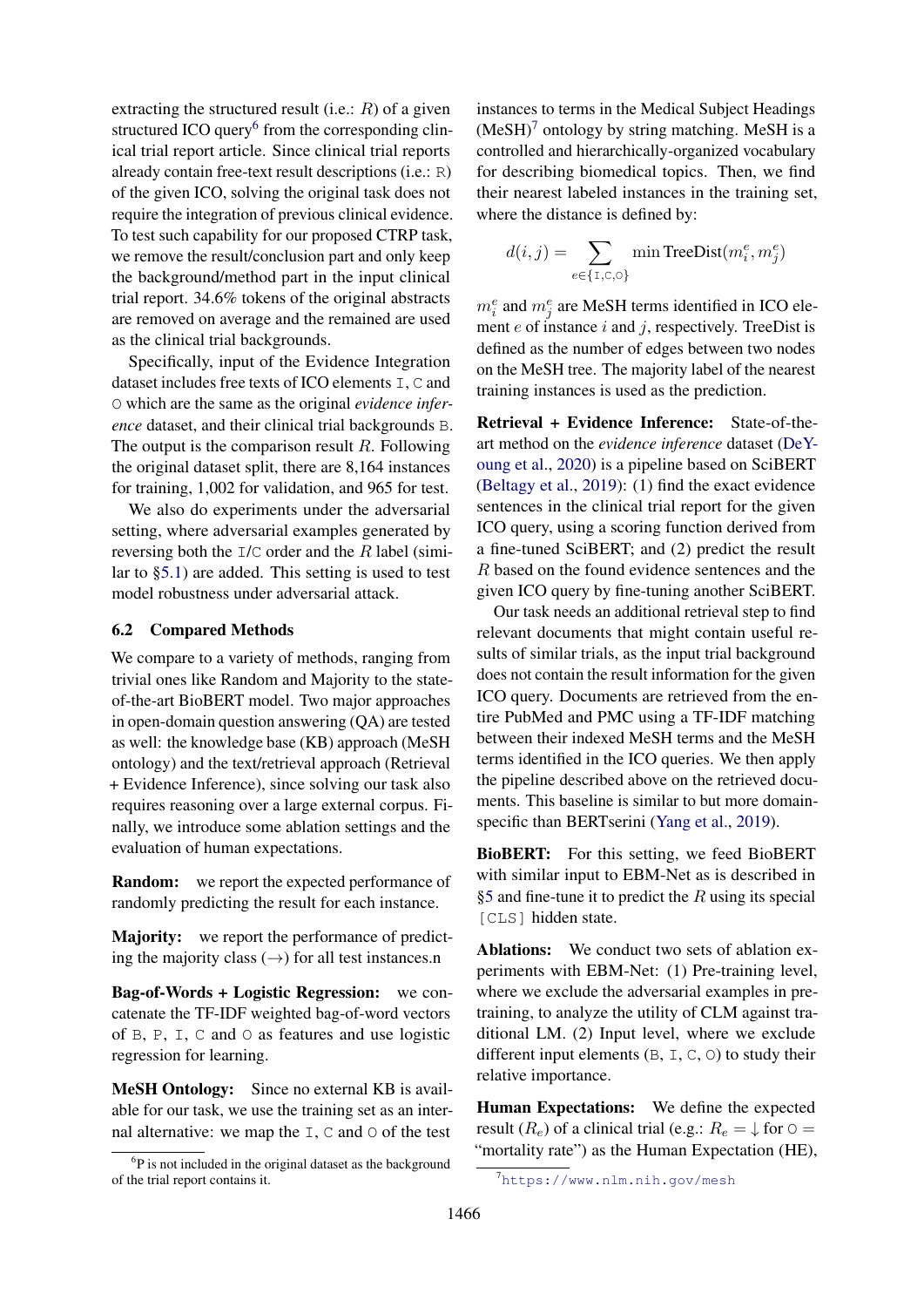<span id="page-6-2"></span>

| <b>Model</b>                                                 | <b>Standard Evidence Integration</b> |             |             | <b>Adversarial Evidence Integration</b> |             |             | $ \Delta $ |
|--------------------------------------------------------------|--------------------------------------|-------------|-------------|-----------------------------------------|-------------|-------------|------------|
|                                                              | Accuracy                             | $F1(3-Way)$ | $F1(2-way)$ | Accuracy                                | $F1(3-way)$ | $F1(2-wav)$ |            |
| Majority $(\rightarrow)$                                     | 41.76                                | 19.64       |             | 41.76                                   | 19.64       |             |            |
| Random (expected)                                            | 33.33                                | 32.77       | 30.62       | 33.33                                   | 32.77       | 30.62       |            |
| BoW + Logistic Regression                                    | 43.73                                | 41.04       | 35.84       | 41.97                                   | 39.87       | 34.01       | 4.0        |
| MeSH Ontology                                                | 38.55                                | 36.33       | 31.01       | 34.46                                   | 33.19       | 34.77       | 10.6       |
| Retrieval + Evidence Inference<br>(De Young et al., $2020$ ) | 50.57                                | 49.91       | 48.30       | 50.62                                   | 50.13       | 48.46       | 0.0        |
| BioBERT (Lee et al., 2020)                                   | 55.96                                | 54.33       | 51.98       | 53.11                                   | 52.84       | 51.59       | 5.1        |
| EBM-Net (ours)                                               | 61.35                                | 60.15       | 59.42       | 59.59                                   | 59.36       | 58.67       | 2.7        |
| w/o adversarial pre-training                                 | 60.73                                | 59.04       | 58.52       | 58.91                                   | 58.81       | 58.34       | 3.0        |
| $w/o \nvert B$ (background)                                  | 55.65                                | 54.31       | 52.48       | 53.83                                   | 53.32       | 51.26       | 3.3        |
| $w/o$ I (intervention)                                       | 59.59                                | 58.59       | 58.08       | 57.30                                   | 56.74       | 54.87       | 3.8        |
| $w/o$ C (comparison)                                         | 57.72                                | 56.77       | 56.15       | 57.51                                   | 57.10       | 55.47       | 0.4        |
| $w/o$ $\circ$ (outcome)                                      | 48.91                                | 44.88       | 39.57       | 47.31                                   | 46.40       | 43.66       | 3.3        |
| Human Expectations                                           | 56.79                                |             | 68.86       | 56.79                                   |             | 68.86       |            |

Table 2: Main results on the benchmark Evidence Integration dataset. |∆| denotes the absolute value of relative accuracy decrease from the standard to the adversarial setting. All numbers are percentages. (w/o: without)

which is the underlying motivation for conducting the corresponding trial. Generally,  $R_e \in \{\uparrow, \downarrow\}$ since significant results are expected. To make fair comparisons, we use the 2-way macro-average F1: F1 (2-way) =  $(F1(\uparrow) + F1(\downarrow))/2$  as a main metric for evaluations of HE. HE performance is an overestimation of human performance: main biases are due to the shift of input trial distribution from the targeted proposal stage to the actual report stage, which contains fewer trials with unexpected results.

#### <span id="page-6-0"></span>6.3 Main Results

Table [2](#page-6-2) shows the main results on the Evidence Integration dataset, where accuracy and F1 (3-way) are used to compare model performance and F1 (2-way) is used for evaluating human expectations.

Results show that EBM-Net outperforms other baselines by large margins in both standard and adversarial settings. While being the strongest baseline, BioBERT is 10.7% relatively lower in macro-F1 (54.33% v.s. 60.15%) and 9.6% relatively lower in accuracy (55.96% v.s. 61.35%) than EBM-Net. The open-domain QA baselines perform even worse: for the MeSH Ontology method, the internal KB of only 8k entries is far from complete; for the Retrieval + Evidence Inference method, the PICO queries are so specific that no exactly relevant evidence can be found in other trials and retrieving only a few trials has limited utilities.

We use  $|\Delta|$ , the absolute value of relative accuracy decrease to measure model robustness under adversarial attacks. The higher the  $|\Delta|$ , the more vulnerable a model is. BioBERT has about twice

as much (5.1% v.s. 2.7%)  $|\Delta|$  in the adversarial setting as EBM-Net does. It suggests that EBM-Net is more robust to adversarial attacks, which is a vital property for healthcare applications. EBM-Net without adversarial pre-training is less robust than EBM-Net as well (3.0% v.s. 2.7%), but not as vulnerable as BioBERT, indicating that robustness can be learned by pre-training with original implicit evidence to some extent and further consolidated by the adversarial evidence.

Unsurprisingly, EBM-Net with full input consistently outperforms all input-level ablations. Among them, O is the most important input element as the performance decreases dramatically on its ablation. This is expected as  $\circ$  is the standard of comparisons. B is the second most important element, since B contains methodological details of how the clinical trials will be conducted, which is also vital for result prediction. The performance does not decrease as much without  $I$  or  $C$ , since there is redundant information of them in B.

On the one hand, the accuracy of EBM-Net surpasses that of HE, mainly because the latter is practically a 2-way classifier. On the other hand, HE outperforms EBM-Net in terms of 2-way F1, but is still unsatisfying (68.86%). This suggests that the proposed CTRP task is hard and there is still room for further improvements.

#### <span id="page-6-1"></span>6.4 Discussions

We study how different numbers of pre-training and fine-tuning instances influence the EBM-Net performance, in comparison to the BioBERT. Figure [3](#page-7-1)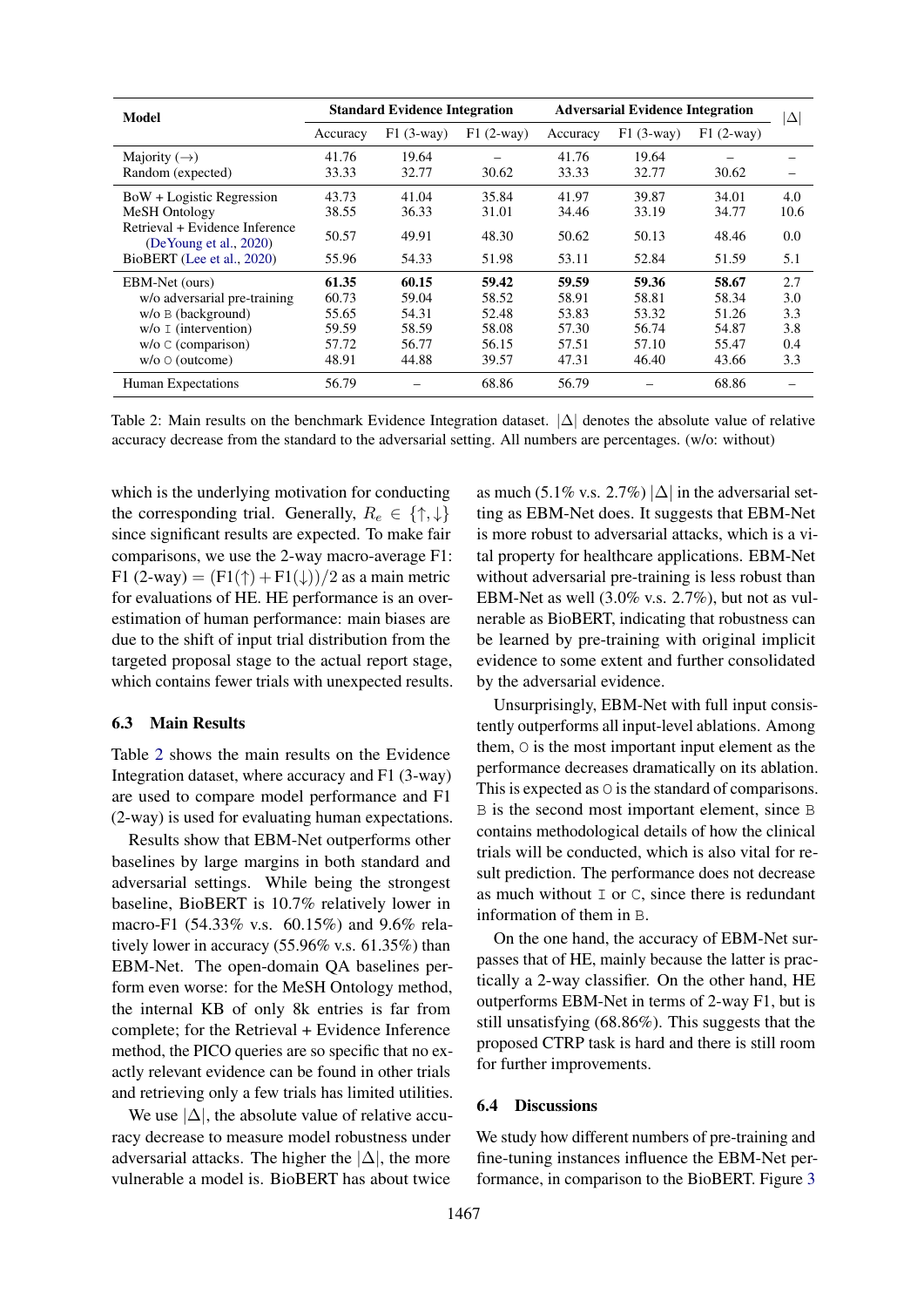<span id="page-7-1"></span>

Figure 3: Left: EBM-Net 3-way macro-F1 v.s. pretraining sizes compared to BioBERT; Right: EBM-Net and BioBERT 3-way macro-F1 v.s. fine-tuning sizes.

shows the results: (Left) The final performance of EBM-Net improves log-linearly as the pre-training dataset size increases, suggesting that there can be further improvements if more data is collected for pre-training but the marginal utility might be small. EBM-Net surpasses BioBERT when pre-trained by about 50k to 100k instances of implicit evidence, which are 5 to 10 times as many as the fine-tuning instances. (Right) EBM-Net is more robust in a few-shot learning setting: using only 10% of the training data, EBM-Net outperforms BioBERT fine-tuned with 100% of the training data. From zero-shot<sup>[8](#page-7-2)</sup> to using all the training data, EBM-Net improves only by 26.6% relative F1 (from 47.52% to 60.15%) while BioBERT improves largely by 60.0% relative F1 (from 32.77% to 54.33%).

We use t-SNE [\(Maaten and Hinton,](#page-8-18) [2008\)](#page-8-18) to visualize the test instance representations derived from EBM-Net [CLS] hidden state in Figure [4.](#page-7-3) It shows that EBM-Net effectively learns the relationships between comparative results: the points cluster into three results  $(\uparrow, \downarrow, \rightarrow)$ . While there is a clear boundary between the ↓ cluster (dashed-blue circle) and the  $\uparrow$  cluster (dashed-red circle), the boundaries between the  $\rightarrow$  cluster (dashed-black circle) and the other two are relatively vague. It suggests that the learnt manifold follows a quantitatively continuous " $\downarrow - \rightarrow - \uparrow$ " pattern.

Out of the 373 mistakes EBM-Net makes on the test set, significantly less  $(11.8\%, p<0.001$  by permutation test) predictions are opposite to the ground-truth (e.g.: predicting  $\uparrow$  when the label is  $\downarrow$ ), also suggesting that EBM-Net effectively learn the relationship between comparison results. In addition, we notice that there is a considerable proportion of instances whose results are not predictable

<span id="page-7-2"></span>

<span id="page-7-3"></span>

Figure 4: T-SNE visualizations of EBM-Net representations of Evidence Integration test set instances. Red colored  $\blacktriangle$ , blue colored  $\nabla$ , and green colored  $\blacklozenge$  refer to the corresponding R equaling  $\uparrow, \downarrow$  and  $\rightarrow$ , respectively.

without their exact reports. For example, some I and C differ only quantitatively, e.g.: "4% lidocaine" and "2% lidocaine", and modeling such differences is beyond the scope of our task.

#### <span id="page-7-0"></span>6.5 Validation on COVID-19 Clinical Trials

For analyzing COVID-19 related clinical trials, we further pre-train EBM-Net on the CORD-19 dataset [\(Wang et al.,](#page-9-17)  $2020a$ )<sup>[9](#page-7-4)</sup>, also using the comparative language modeling ([§5.1\)](#page-3-2). It leads to a COVID-19 specific EBM-Net that is used in this section.

We use leave-one-out validation to evaluate EBM-Net on the 22 completed clinical trials in  $COVID$ -evidence<sup>[10](#page-7-5)</sup>, which is an expert-curated database of available evidence on interventions for COVID-19. Again, EBM-Net outperforms BioBERT by a large margin (59.1% v.s. 50.0% accuracy). Expectedly, their 3-way F1 results (45.5% v.s. 36.1%) are close to those in the zero-shot learning setting since not many trials have finished. Accuracy and 2-way F1 performance of HE are 54.5% and 68.9%, and are close to those in Table [2.](#page-6-2) These further confirm the performance improvement of EBM-Net and the difficulty of the CTRP task.

#### 7 Conclusions

In this paper, we introduce a novel task, CTRP, to predict clinical trial results without actually doing them. Instead of using structured evidence that is prohibitively expensive to annotate, we heuristically collect 12M unstructured sentences

<span id="page-7-4"></span> $9^9$ The 05/12/2020 version.

<span id="page-7-5"></span><sup>10</sup><covid-evidence.org> (visited on 05/18/2020).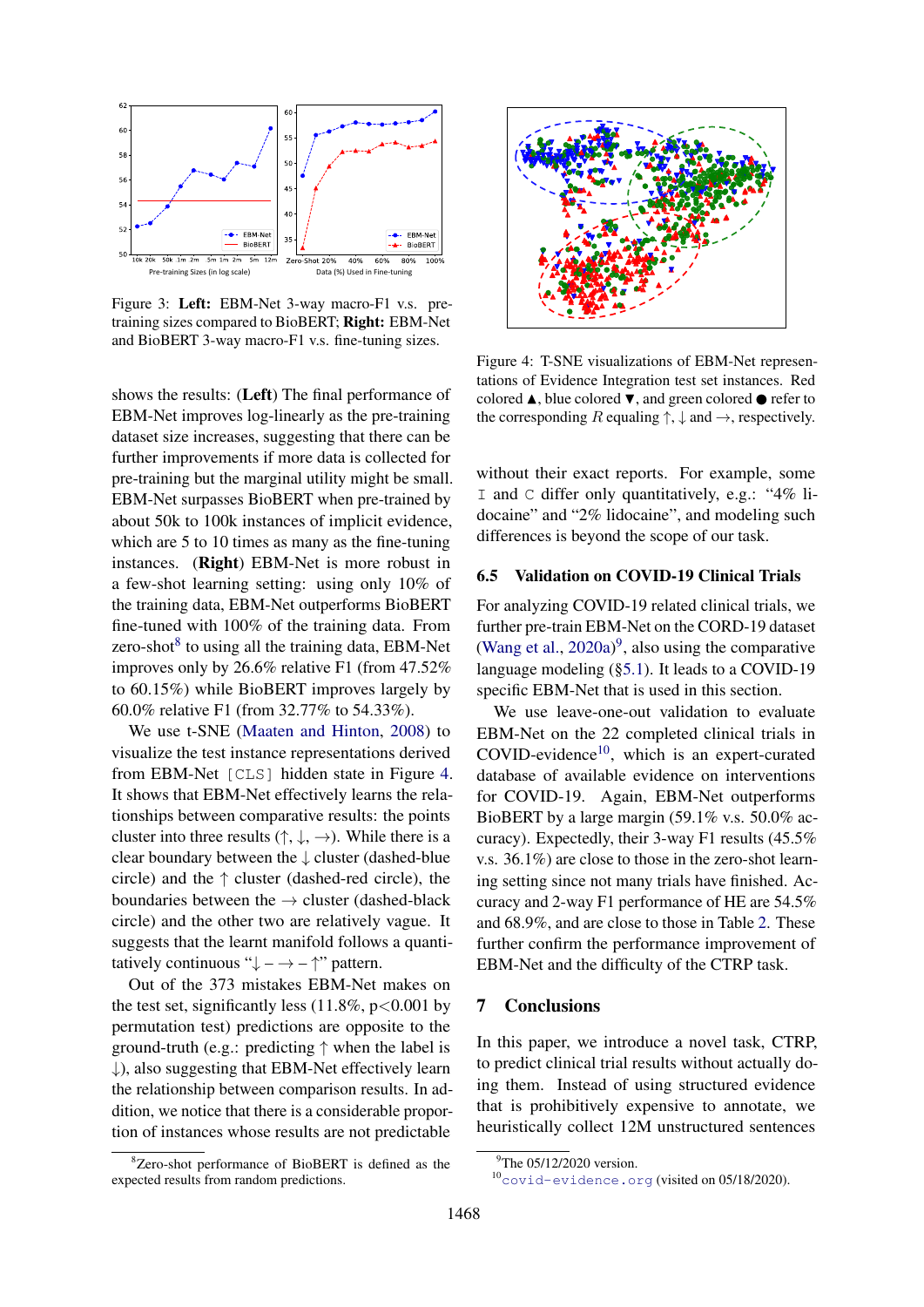as implicit evidence, and use large-scale CLM pretraining to learn the conditional ordering function required for solving the CTRP task. Our EBM-Net model outperforms other strong baselines on the Evidence Integration dataset and is also validated on COVID-19 clinical trials.

#### Acknowledgement

We would like to thank the anonymous reviewers of EMNLP 2020 for their constructive comments. We are also grateful for Ning Ding, Yuxuan Lai, Yijia Liu, Yao Fu, Kun Liu and Rui Wang for helpful discussions at Alibaba DAMO Academy.

#### References

- <span id="page-8-17"></span>Iz Beltagy, Kyle Lo, and Arman Cohan. 2019. Scibert: A pretrained language model for scientific text. In *Proceedings of the 2019 Conference on Empirical Methods in Natural Language Processing and the 9th International Joint Conference on Natural Language Processing (EMNLP-IJCNLP)*, pages 3606– 3611.
- <span id="page-8-10"></span>Kristine R Broglio, David N Stivers, and Donald A Berry. 2014. Predicting clinical trial results based on announcements of interim analyses. *Trials*, 15(1):73.
- <span id="page-8-11"></span>Filip De Ridder. 2005. Predicting the outcome of phase iii trials using phase ii data: a case study of clinical trial simulation in late stage drug development. *Basic & clinical pharmacology & toxicology*, 96(3):235–241.
- <span id="page-8-14"></span>Jacob Devlin, Ming-Wei Chang, Kenton Lee, and Kristina Toutanova. 2019. [BERT: Pre-training of](https://doi.org/10.18653/v1/N19-1423) [deep bidirectional transformers for language under](https://doi.org/10.18653/v1/N19-1423)[standing.](https://doi.org/10.18653/v1/N19-1423) In *Proceedings of the 2019 Conference of the North American Chapter of the Association for Computational Linguistics: Human Language Technologies, Volume 1 (Long and Short Papers)*, pages 4171–4186, Minneapolis, Minnesota. Association for Computational Linguistics.
- <span id="page-8-6"></span>Jay DeYoung, Eric Lehman, Ben Nye, Iain J. Marshall, and Byron C. Wallace. 2020. [Evidence inference](http://arxiv.org/abs/2005.04177) [2.0: More data, better models.](http://arxiv.org/abs/2005.04177)
- <span id="page-8-7"></span>Kaitlyn M Gayvert, Neel S Madhukar, and Olivier Elemento. 2016. A data-driven approach to predicting successes and failures of clinical trials. *Cell chemical biology*, 23(10):1294–1301.
- <span id="page-8-9"></span>N Holford, SC Ma, and BA Ploeger. 2010. Clinical trial simulation: a review. *Clinical Pharmacology & Therapeutics*, 88(2):166–182.
- <span id="page-8-8"></span>N. H. G. Holford, H. C. Kimko, J. P. R. Monteleone, and C. C. Peck. 2000. [Simulation of clinical tri](https://doi.org/10.1146/annurev.pharmtox.40.1.209)[als.](https://doi.org/10.1146/annurev.pharmtox.40.1.209) *Annual Review of Pharmacology and Toxicology*, 40(1):209–234. PMID: 10836134.
- <span id="page-8-1"></span>Xiaoli Huang, Jimmy Lin, and Dina Demner-Fushman. 2006. Evaluation of pico as a knowledge representation for clinical questions. In *AMIA annual symposium proceedings*, volume 2006, page 359. American Medical Informatics Association.
- <span id="page-8-2"></span>Di Jin and Peter Szolovits. 2018. [PICO element detec](https://doi.org/10.18653/v1/W18-2308)[tion in medical text via long short-term memory neu](https://doi.org/10.18653/v1/W18-2308)[ral networks.](https://doi.org/10.18653/v1/W18-2308) In *Proceedings of the BioNLP 2018 workshop*, pages 67–75, Melbourne, Australia. Association for Computational Linguistics.
- <span id="page-8-13"></span>Nitin Jindal and Bing Liu. 2006. Mining comparative sentences and relations. In *Proceedings of the 21st National Conference on Artificial Intelligence - Volume 2*, AAAI'06, page 1331–1336. AAAI Press.
- <span id="page-8-12"></span>Christopher Kennedy. 2004. Comparatives, semantics of. *Concise Encyclopedia of Philosophy of Language and Linguistics*, pages 68–71.
- <span id="page-8-16"></span>Diederik P Kingma and Jimmy Ba. 2014. Adam: A method for stochastic optimization. *arXiv preprint arXiv:1412.6980*.
- <span id="page-8-3"></span>Grace E. Lee and Aixin Sun. 2018. [Seed-driven doc](https://doi.org/10.1145/3209978.3209994)[ument ranking for systematic reviews in evidence](https://doi.org/10.1145/3209978.3209994)[based medicine.](https://doi.org/10.1145/3209978.3209994) In *The 41st International ACM SI-GIR Conference on Research & Development in Information Retrieval*, SIGIR '18, page 455–464, New York, NY, USA. Association for Computing Machinery.
- <span id="page-8-15"></span>Jinhyuk Lee, Wonjin Yoon, Sungdong Kim, Donghyeon Kim, Sunkyu Kim, Chan Ho So, and Jaewoo Kang. 2020. Biobert: a pre-trained biomedical language representation model for biomedical text mining. *Bioinformatics*, 36(4):1234–1240.
- <span id="page-8-5"></span>Eric Lehman, Jay DeYoung, Regina Barzilay, and Byron C. Wallace. 2019. [Inferring which medical treat](https://doi.org/10.18653/v1/N19-1371)[ments work from reports of clinical trials.](https://doi.org/10.18653/v1/N19-1371) In *Proceedings of the 2019 Conference of the North American Chapter of the Association for Computational Linguistics: Human Language Technologies, Volume 1 (Long and Short Papers)*, pages 3705–3717, Minneapolis, Minnesota. Association for Computational Linguistics.
- <span id="page-8-18"></span>Laurens van der Maaten and Geoffrey Hinton. 2008. Visualizing data using t-sne. *Journal of machine learning research*, 9(Nov):2579–2605.
- <span id="page-8-4"></span>Iain Marshall, Joël Kuiper, Edward Banner, and Byron C. Wallace. 2017. [Automating biomedical ev](https://www.aclweb.org/anthology/P17-4002)[idence synthesis: RobotReviewer.](https://www.aclweb.org/anthology/P17-4002) In *Proceedings of ACL 2017, System Demonstrations*, pages 7–12, Vancouver, Canada. Association for Computational Linguistics.
- <span id="page-8-0"></span>Mandeep R Mehra, Sapan S Desai, Frank Ruschitzka, and Amit N Patel. 2020. Hydroxychloroquine or chloroquine with or without a macrolide for treatment of covid-19: a multinational registry analysis. *The Lancet*.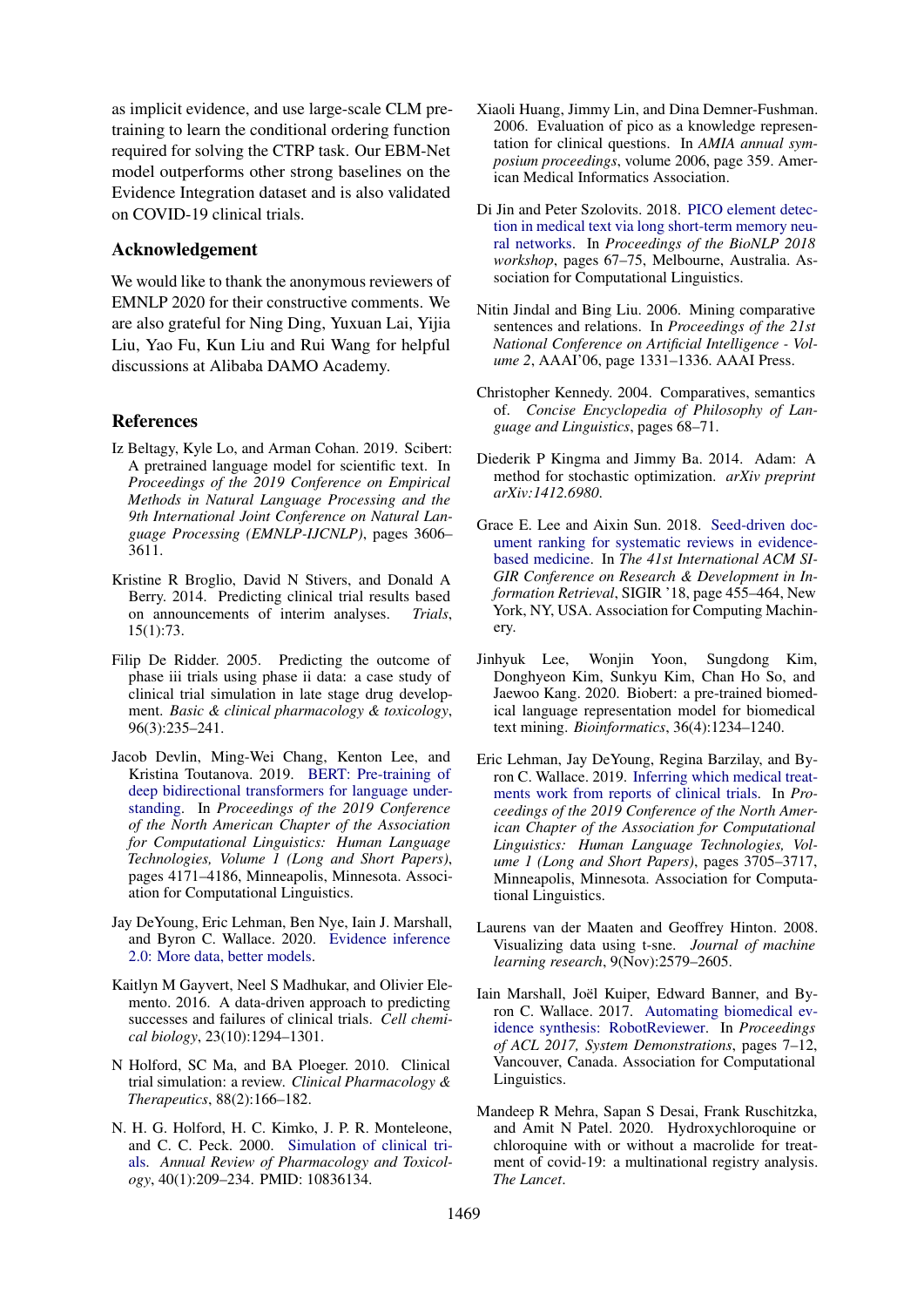- <span id="page-9-12"></span>Pasquale Minervini and Sebastian Riedel. 2018. Adversarially regularising neural nli models to integrate logical background knowledge. In *Proceedings of the 22nd Conference on Computational Natural Language Learning*, pages 65–74.
- <span id="page-9-5"></span>Mostafa Ebraheem Morra, Le Van Thanh, Mohamed Gomaa Kamel, Ahmed Abdelmotaleb Ghazy, Ahmed MA Altibi, Lu Minh Dat, Tran Ngoc Xuan Thy, Nguyen Lam Vuong, Mostafa Reda Mostafa, Sarah Ibrahim Ahmed, et al. 2018. Clinical outcomes of current medical approaches for middle east respiratory syndrome: A systematic review and meta-analysis. *Reviews in medical virology*, 28(3):e1977.
- <span id="page-9-9"></span>Benjamin Nye, Junyi Jessy Li, Roma Patel, Yinfei Yang, Iain Marshall, Ani Nenkova, and Byron Wallace. 2018. [A corpus with multi-level annotations](https://doi.org/10.18653/v1/P18-1019) [of patients, interventions and outcomes to support](https://doi.org/10.18653/v1/P18-1019) [language processing for medical literature.](https://doi.org/10.18653/v1/P18-1019) In *Proceedings of the 56th Annual Meeting of the Association for Computational Linguistics (Volume 1: Long Papers)*, pages 197–207, Melbourne, Australia. Association for Computational Linguistics.
- <span id="page-9-15"></span>Adam Paszke, Sam Gross, Francisco Massa, Adam Lerer, James Bradbury, Gregory Chanan, Trevor Killeen, Zeming Lin, Natalia Gimelshein, Luca Antiga, Alban Desmaison, Andreas Kopf, Edward Yang, Zachary DeVito, Martin Raison, Alykhan Tejani, Sasank Chilamkurthy, Benoit Steiner, Lu Fang, Junjie Bai, and Soumith Chintala. 2019. [Pytorch:](http://papers.neurips.cc/paper/9015-pytorch-an-imperative-style-high-performance-deep-learning-library.pdf) [An imperative style, high-performance deep learn](http://papers.neurips.cc/paper/9015-pytorch-an-imperative-style-high-performance-deep-learning-library.pdf)[ing library.](http://papers.neurips.cc/paper/9015-pytorch-an-imperative-style-high-performance-deep-learning-library.pdf) In *Advances in Neural Information Processing Systems 32*, pages 8024–8035. Curran Associates, Inc.
- <span id="page-9-3"></span>P Peymani, S Ghavami, B Yeganeh, R Tabrizi, S Sabour, B Geramizadeh, MR Fattahi, SM Ahmadi, and KB Lankarani. 2016. Effect of chloroquine on some clinical and biochemical parameters in nonresponse chronic hepatitis c virus infection patients: pilot clinical trial. *Acta bio-medica: Atenei Parmensis*, 87(1):46.
- <span id="page-9-0"></span>David L Sackett. 1997. Evidence-based medicine. In *Seminars in perinatology*, pages 3–5. Elsevier.
- <span id="page-9-4"></span>Timothy P Sheahan, Amy C Sims, Rachel L Graham, Vineet D Menachery, Lisa E Gralinski, James B Case, Sarah R Leist, Krzysztof Pyrc, Joy Y Feng, Iva Trantcheva, et al. 2017. Broad-spectrum antiviral gs-5734 inhibits both epidemic and zoonotic coronaviruses. *Science translational medicine*, 9(396).
- <span id="page-9-8"></span>Gaurav Singh, Iain J. Marshall, James Thomas, John Shawe-Taylor, and Byron C. Wallace. 2017. [A](https://doi.org/10.1145/3132847.3132989) [neural candidate-selector architecture for automatic](https://doi.org/10.1145/3132847.3132989) [structured clinical text annotation.](https://doi.org/10.1145/3132847.3132989) In *Proceedings of the 2017 ACM on Conference on Information and Knowledge Management*, CIKM '17, page 1519–1528, New York, NY, USA. Association for Computing Machinery.
- <span id="page-9-10"></span>Ashish Vaswani, Noam Shazeer, Niki Parmar, Jakob Uszkoreit, Llion Jones, Aidan N Gomez, Ł ukasz Kaiser, and Illia Polosukhin. 2017. [Attention is all](http://papers.nips.cc/paper/7181-attention-is-all-you-need.pdf) [you need.](http://papers.nips.cc/paper/7181-attention-is-all-you-need.pdf) In I. Guyon, U. V. Luxburg, S. Bengio, H. Wallach, R. Fergus, S. Vishwanathan, and R. Garnett, editors, *Advances in Neural Information Processing Systems 30*, pages 5998–6008. Curran Associates, Inc.
- <span id="page-9-11"></span>Byron C. Wallace. 2019. [What does the evidence](https://doi.org/10.24963/ijcai.2019/899) [say? models to help make sense of the biomedi](https://doi.org/10.24963/ijcai.2019/899)[cal literature.](https://doi.org/10.24963/ijcai.2019/899) In *Proceedings of the Twenty-Eighth International Joint Conference on Artificial Intelligence, IJCAI-19*, pages 6416–6420. International Joint Conferences on Artificial Intelligence Organization.
- <span id="page-9-7"></span>Byron C. Wallace, Joël Kuiper, Aakash Sharma, Mingxi (Brian) Zhu, and Iain J. Marshall. 2016. [Ex](http://jmlr.org/papers/v17/15-404.html)[tracting pico sentences from clinical trial reports us](http://jmlr.org/papers/v17/15-404.html)[ing supervised distant supervision.](http://jmlr.org/papers/v17/15-404.html) *Journal of Machine Learning Research*, 17(132):1–25.
- <span id="page-9-13"></span>Haohan Wang, Da Sun, and Eric P Xing. 2019. What if we simply swap the two text fragments? a straightforward yet effective way to test the robustness of methods to confounding signals in nature language inference tasks. In *Proceedings of the AAAI Conference on Artificial Intelligence*, volume 33, pages 7136–7143.
- <span id="page-9-17"></span>Lucy Lu Wang, Kyle Lo, Yoganand Chandrasekhar, Russell Reas, Jiangjiang Yang, Darrin Eide, Kathryn Funk, Rodney Kinney, Ziyang Liu, William Merrill, et al. 2020a. Cord-19: The covid-19 open research dataset. *arXiv preprint arXiv:2004.10706*.
- <span id="page-9-1"></span>Yeming Wang, Dingyu Zhang, Guanhua Du, Ronghui Du, Jianping Zhao, Yang Jin, Shouzhi Fu, Ling Gao, Zhenshun Cheng, Qiaofa Lu, et al. 2020b. Remdesivir in adults with severe covid-19: a randomised, double-blind, placebo-controlled, multicentre trial. *The Lancet*.
- <span id="page-9-2"></span>WHO. 2020. [Solidarity clinical trial for covid-19 treat](https://www.who.int/emergencies/diseases/novel-coronavirus-2019/global-research-on-novel-coronavirus-2019-ncov/solidarity-clinical-trial-for-covid-19-treatments)[ments.](https://www.who.int/emergencies/diseases/novel-coronavirus-2019/global-research-on-novel-coronavirus-2019-ncov/solidarity-clinical-trial-for-covid-19-treatments)
- <span id="page-9-14"></span>Thomas Wolf, Lysandre Debut, Victor Sanh, Julien Chaumond, Clement Delangue, Anthony Moi, Pierric Cistac, Tim Rault, R'emi Louf, Morgan Funtowicz, and Jamie Brew. 2019. Huggingface's transformers: State-of-the-art natural language processing. *ArXiv*, abs/1910.03771.
- <span id="page-9-6"></span>Chi Heem Wong, Kien Wei Siah, and Andrew W Lo. 2019. Estimation of clinical trial success rates and related parameters. *Biostatistics*, 20(2):273–286.
- <span id="page-9-16"></span>Wei Yang, Yuqing Xie, Aileen Lin, Xingyu Li, Luchen Tan, Kun Xiong, Ming Li, and Jimmy Lin. 2019. [End-to-end open-domain question answering with](https://doi.org/10.18653/v1/N19-4013) [BERTserini.](https://doi.org/10.18653/v1/N19-4013) In *Proceedings of the 2019 Conference of the North American Chapter of the Association for Computational Linguistics (Demonstrations)*, pages 72–77, Minneapolis, Minnesota. Association for Computational Linguistics.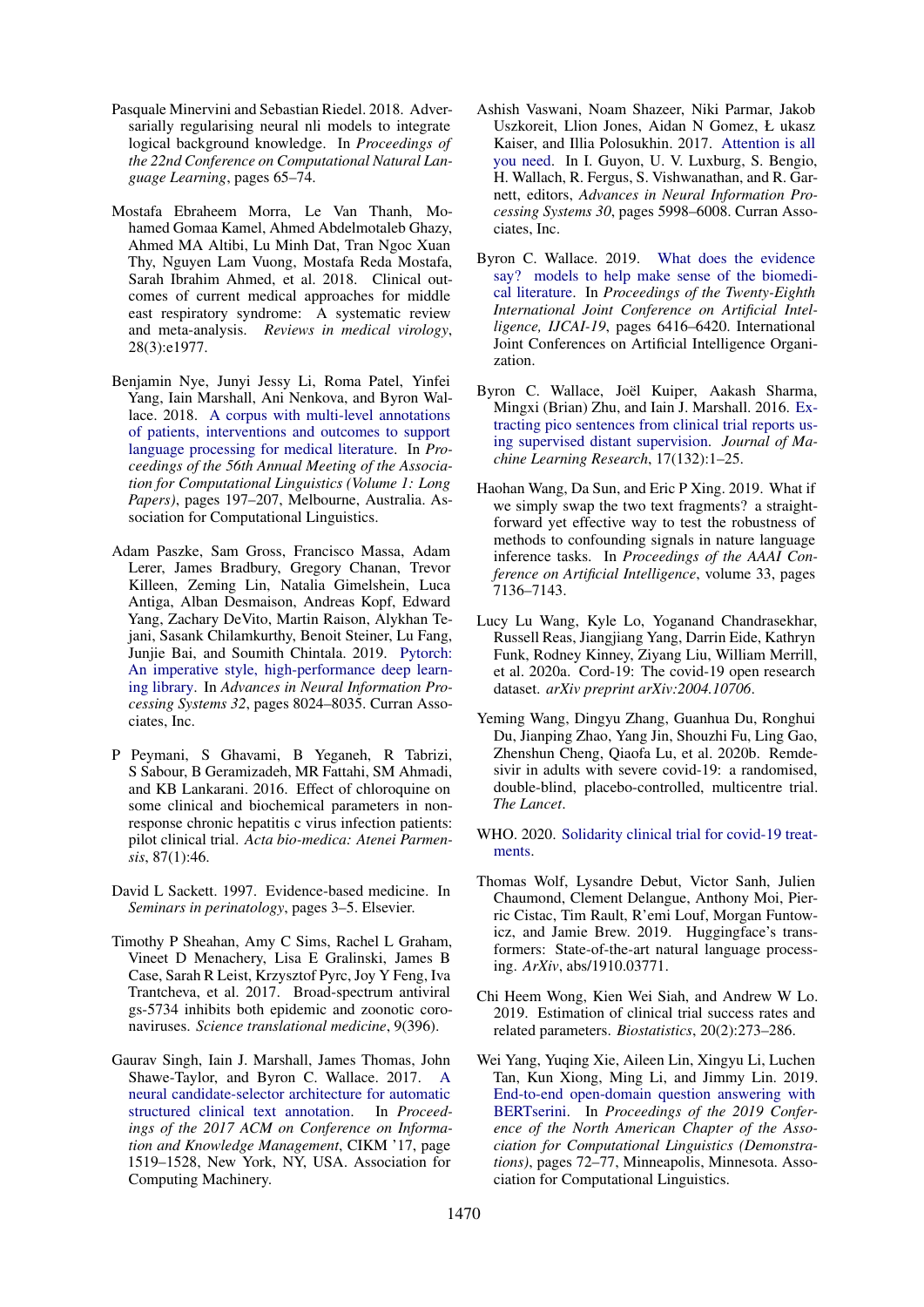<span id="page-10-0"></span>Tengteng Zhang, Yiqin Yu, Jing Mei, Zefang Tang, Xiang Zhang, and Shaochun Li. 2020. Unlocking the power of deep pico extraction: Step-wise medical ner identification. *arXiv preprint arXiv:2005.06601*.

## A Collection of Implicit Evidence

We show several mapping examples from section names to background/method or result/conclusion in Table [4.](#page-11-0) The implicit evidence collection algorithm is shown in Algorithm [1,](#page-13-0) which uses the evidence detection algorithm described in Algorithm [2.](#page-14-0) Dataset statistics are shown in Table [3.](#page-11-1)

### B Disentanglement of Implicit Evidence

Disentanglement of implicit evidence seeks to mask out the R in the implicit evidence and map it to r, which is a finer-grained label of comparison results. We show the distribution of the collected  $r$ in Figure [5.](#page-11-2)

When disentangling the free-text result R, we also mask out the following words:

- Numbers (e.g.: p-values);
- tokens within parentheses (e.g.: interpretations of results);
- Adverb before the central comparative adv/adj (e.g.: "significantly").

which can be exploited by the model to predict the r during pre-training.

### C Comparative Language Modeling

In Table [5,](#page-12-0) we show several originally collected instances  $E_{dis}$ , r, together with their adversarially reversed instances  $E_{rev}$ , Rev $(r)$ .

### D The Evidence Integration Dataset

In Table [6,](#page-15-0) we show several examples of Evidence Integration instances and their corresponding ones in *evidence inference*. The Evidence Integration dataset statistics are also shown in Table [3.](#page-11-1)

# E Settings

We show the searched hyper-parameters and their chosen values of different experiments in Table [7.](#page-16-0) We manually tune the hyper-parameters where the best combination is chosen based on macro-F1 metric in the validation set. The number of hyperparameter search trials is about 100. Training time

of EBM-Net is about 3 min/epoch of standard Evidence Integration and 6 min/epoch of adversarial Evidence Integration on 2 Tesla P100 GPUs at the optimal hyper-parameter setting, and the Inference time is about 100 instances/s on 1 Tesla P100 GPU.

All evaluation metrics are calculated by the sklearn.metrics package in Python.

### F Results

Validation results of EBM-Net in comparison to BioBERT are shown in Table [8.](#page-16-1) Results on 22 completed clinical trials in COVID-evidence dataset are shown in Table [9.](#page-16-2)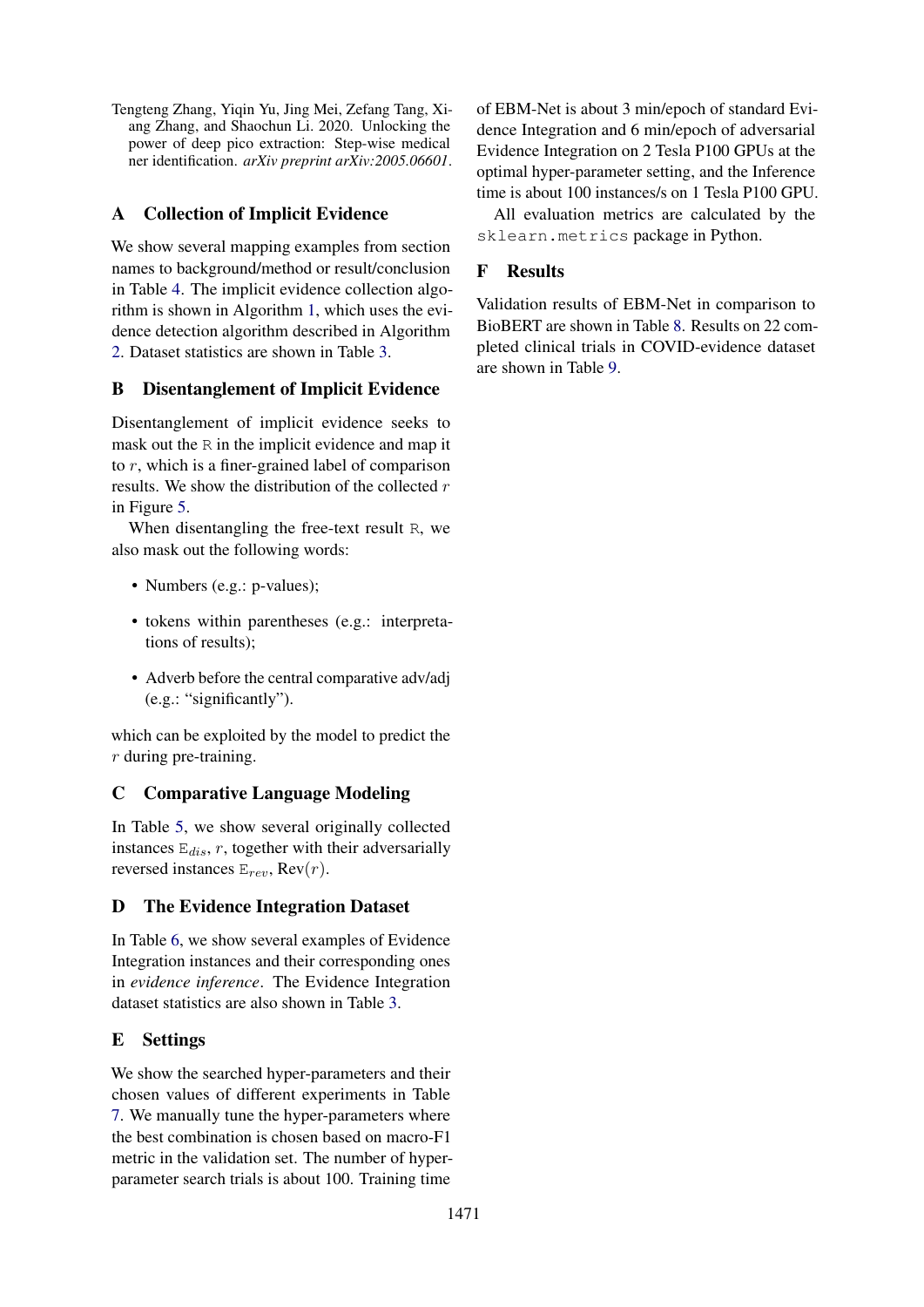<span id="page-11-1"></span>

| <b>Statistic</b>         | <b>Pre-training (original)</b> | <b>Standard Evidence Integration (training)</b> |
|--------------------------|--------------------------------|-------------------------------------------------|
| Avg. Length of $B$       | 129.0                          | 182.8                                           |
| Avg. Length of $E$       | 16.8                           | $16.7*$                                         |
| Avg. Length of $I$       | NA                             | 5.7                                             |
| Avg. Length of $\subset$ | NA.                            | 3.7                                             |
| Avg. Length of $\circ$   | NA.                            | 5.3                                             |
| $\%$ of $\uparrow$       | 49.9                           | 31.4                                            |
| % of $\rightarrow$       | 29.9                           | 44.3                                            |
| $\%$ of $\downarrow$     | 20.2                           | 24.3                                            |

<span id="page-11-0"></span>Table 3: This table shows the statistics of the pre-training and the downstream Evidence Integration dataset. \*Concatenation of I, C, O and two [SEP] tokens.

| <b>Section Name</b> | <b>Section Type</b> |
|---------------------|---------------------|
| "BACKGROUND"        | background/method   |
| "METHODS"           | background/method   |
| "OBJECTIVES"        | background/method   |
| "INTRODUCTION"      | background/method   |
| "DESIGN"            | background/method   |
| "RESULTS"           | result/conclusion   |
| "CONCLUSIONS"       | result/conclusion   |
| "FINDINGS"          | result/conclusion   |
| "DISCUSSIONS"       | result/conclusion   |
| "SIGNIFICANCE"      | result/conclusion   |
|                     |                     |

Table 4: Several examples of section name to background/method or result/conclusion mapping.

<span id="page-11-2"></span>

Figure 5: The frequency (in log scale) of different comparative language modeling labels. Red, green and blue colors denote the corresponding label expressing superiority, equality and inferiority, respectively.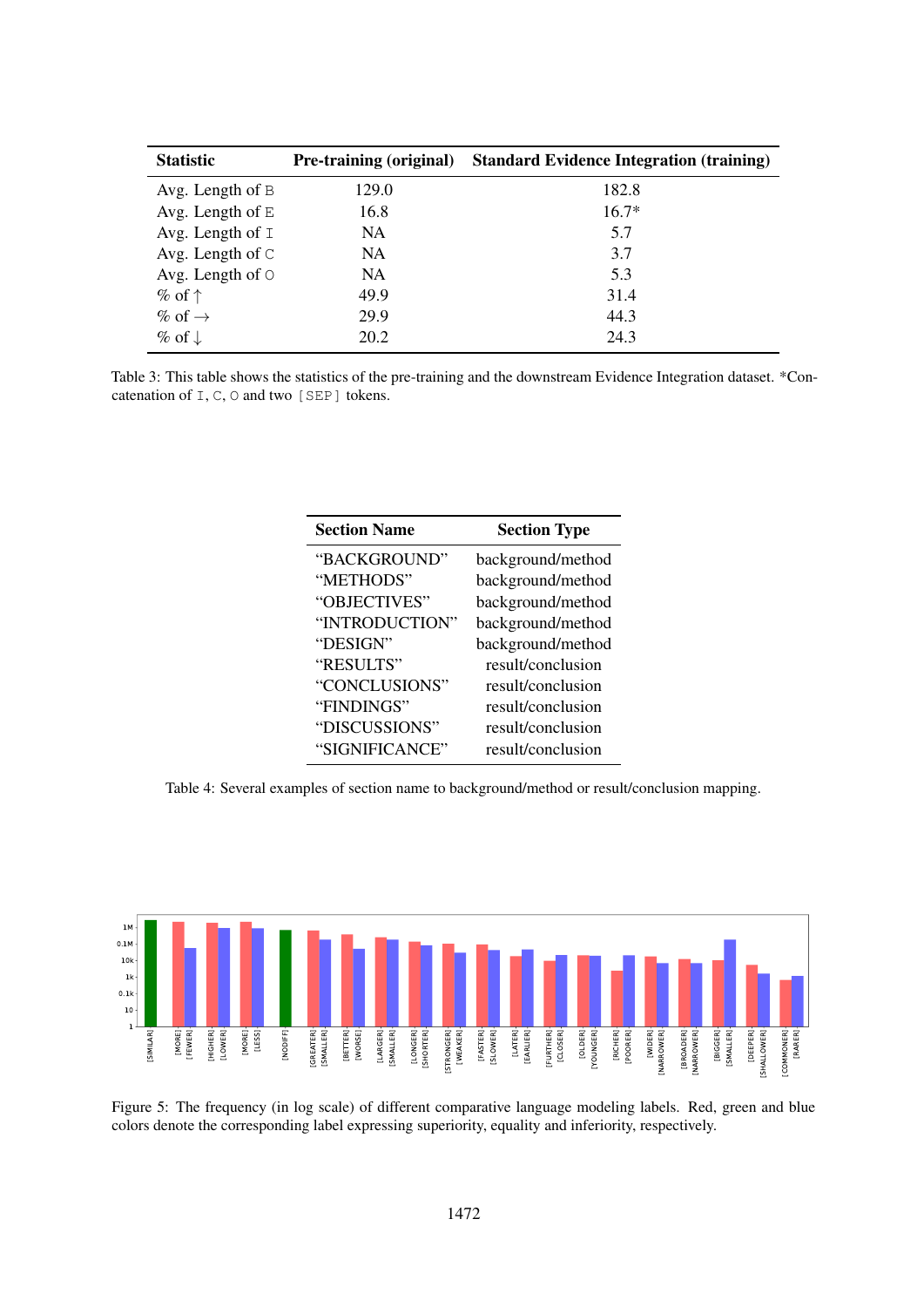<span id="page-12-0"></span>

| $E_{dis}$                                                                                                                        | r        | $E_{rev}$                                                                                                                         | Rev(r)   |
|----------------------------------------------------------------------------------------------------------------------------------|----------|-----------------------------------------------------------------------------------------------------------------------------------|----------|
| "Our<br>results also showed<br>that serum TSH levels were<br>[MASK] in the chloroquine<br>group [MASK] in the placebo<br>group." | [HIGHER] | "In the placebo group [MASK]<br>the chloroquine<br>group<br>1n<br>[MASK] our results also showed<br>that serum TSH levels were."  | [LOWER]  |
| "In conclusion, there is [MASK]<br>IFN treatment [MASK] support-<br>ive treatment for MERS patients<br>in terms of mortality."   | [NODIFF] | "Supportive treatment for MERS"<br>patients in terms of mortal-<br>[MASK] IFN treatment<br>ity<br>[MASK] in conclusion, there is" | [NODIFF] |
| "Levels of viral antigen stain-<br>ing in lung sections of GS-5734-<br>treated animals were [MASK]<br>vehicle-treated animals."  | [LOWER]  | animals<br>"Vehicle-treated<br>[MASK] levels of viral antigen<br>staining in lung sections of<br>GS-5734-treated animals were."   | [HIGHER] |

Table 5: Several examples of comparative language modeling instances.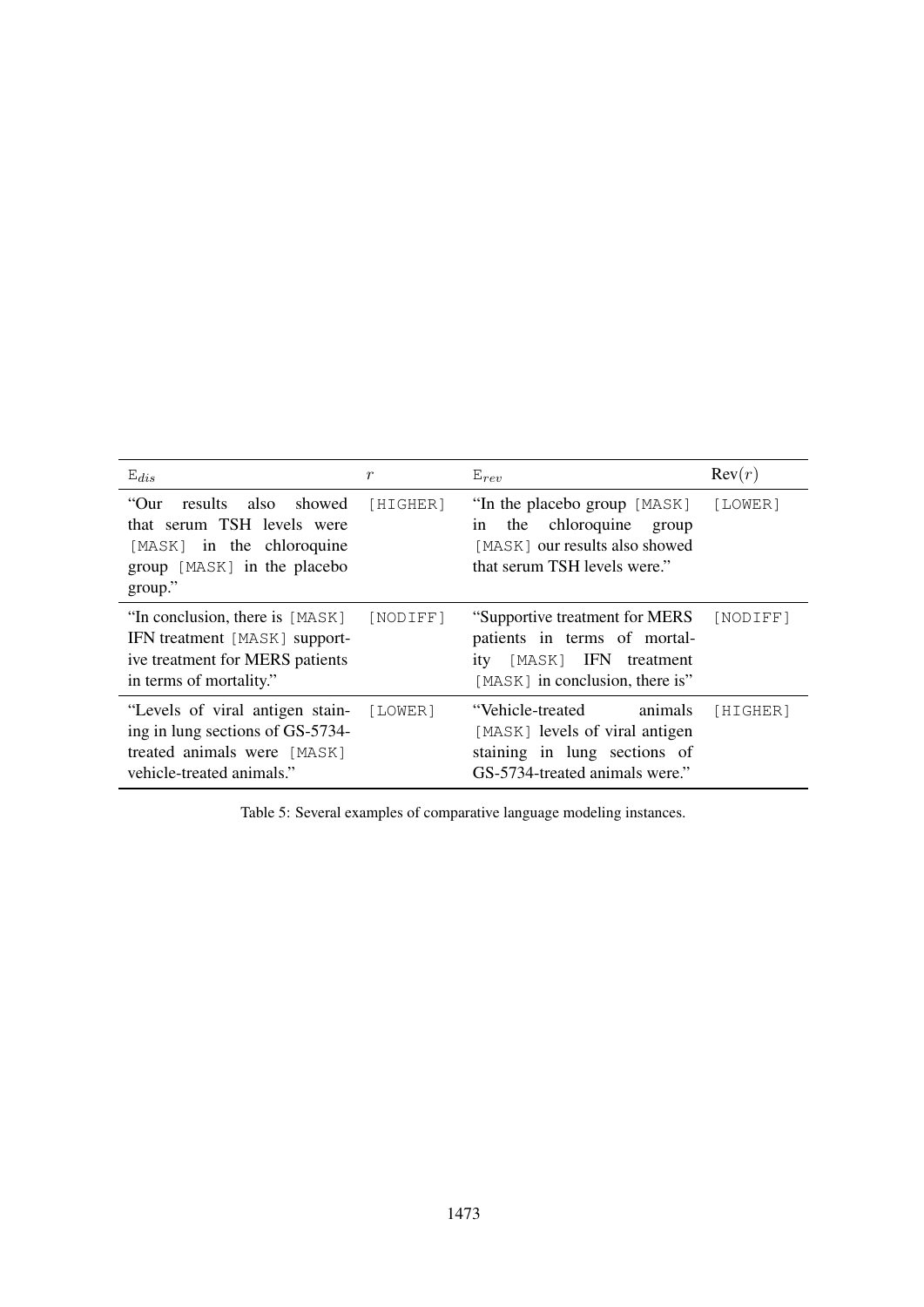<span id="page-13-0"></span>Algorithm 1 Implicit Evidence Collection

```
Input: An abstract A which is a sequence of words (from PubMed).
Output: A list of collected implicit evidence E and its background B from the input article.
E \leftarrow []B \leftarrow ""
if A is structured then
   let A = [[S_1, L_1], [S_2, L_2],...] where S_i is the i-th sentence and L_i is its section type label
   for \left[S_i,L_i\right] in A do
     if L_i = background/method then
        B \leftarrow B + S_ielse
        if EvidenceDetector(S_i) \neq False then
           E.append(\text{EvidenceDetector}(S_i))end if
     end if
  end for
else
   let A = [S_1, S_2, \dots] where S_i is the i-th sentence
  BG \leftarrow True# BG controls whether a sentence is included in the background
   for S_i in A do
     if EvidenceDetector(S_i) \neq False then
        BG \leftarrow FalseE.append(\text{EvidenceDetector}(S_i))else
        if BG then
          B \leftarrow B + S_iend if
     end if
  end for
end if
if Full article F is available in PMC then
   let F = [s_1, s_2, \ldots] where s_i is the i-th sentence
   for s_i in A do
     if EvidenceDetector(s_i) \neq False then
        E.append(\text{EvidenceDetector}(s_i))end if
  end for
end if
return E, B
```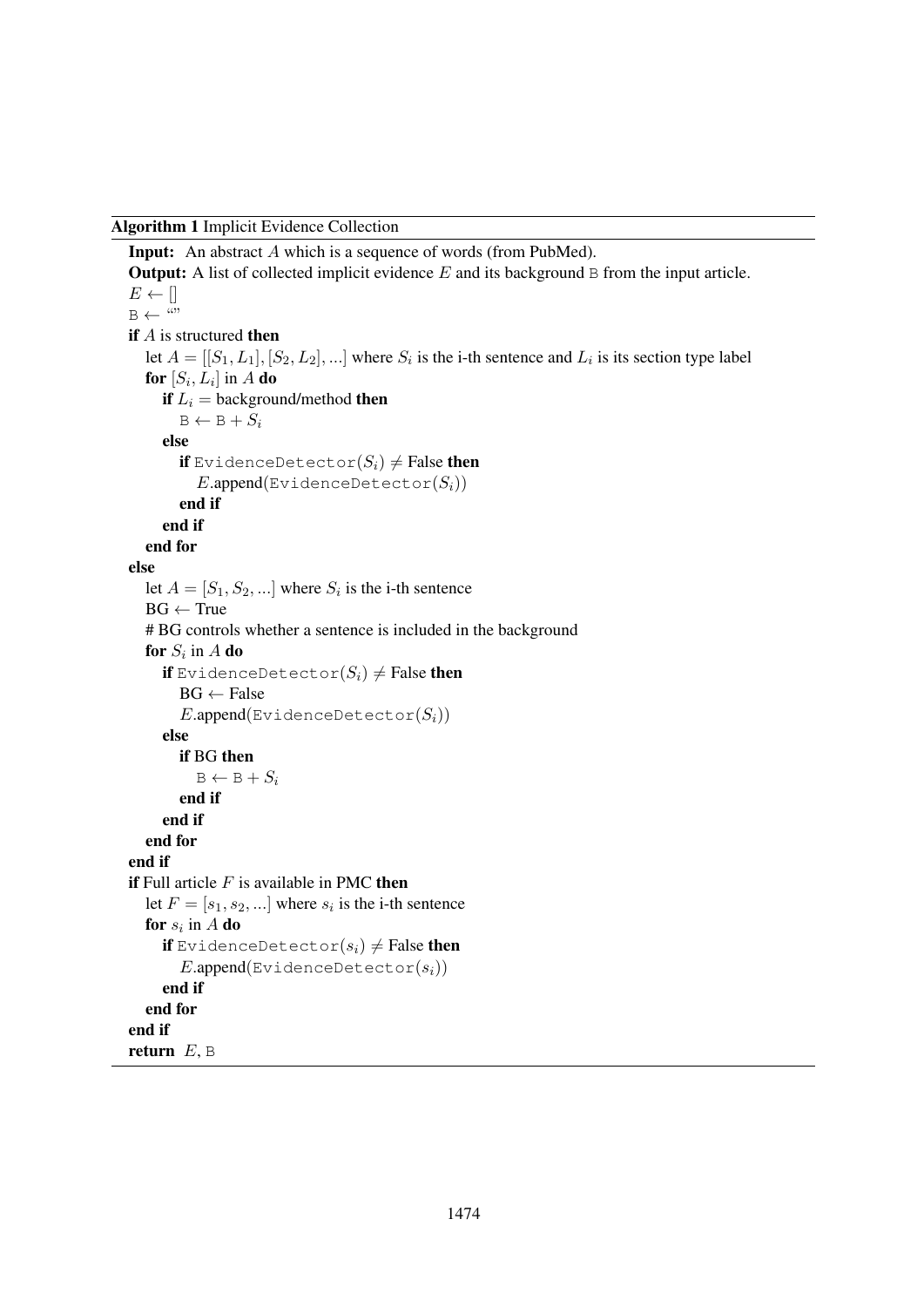<span id="page-14-0"></span>Algorithm 2 EvidenceDetector

**Input:** A sentence S which is a sequence of words; Sets of adj/adv that suggest superiority  $(H)$ , inferiority  $(L)$  and equality  $(\mathcal{E})$ 

**Output:** False if the sentence is not a piece of implicit evidence; Central comparison word  $c$  and the change direction  $R$  if the sentence is a piece of implicit evidence.

```
if "than" in S then
    if S \cap \mathcal{H} \neq \emptyset and S \cap \mathcal{L} = \emptyset then
        c \leftarrow S \cap \mathcal{H}R \leftarrow " \uparrow"
        return c, Relse if S \cap \mathcal{H} = \emptyset and S \cap \mathcal{L} \neq \emptyset then
        c \leftarrow S \cap \mathcal{L}R \leftarrow " \downarrow "
        return c, Relse
        return False
    end if
else if S \cap \mathcal{E} \neq \varnothing then
    c \leftarrow S \cap \mathcal{E}R \leftarrow " \rightarrow"return c, Relse
    return False
end if
```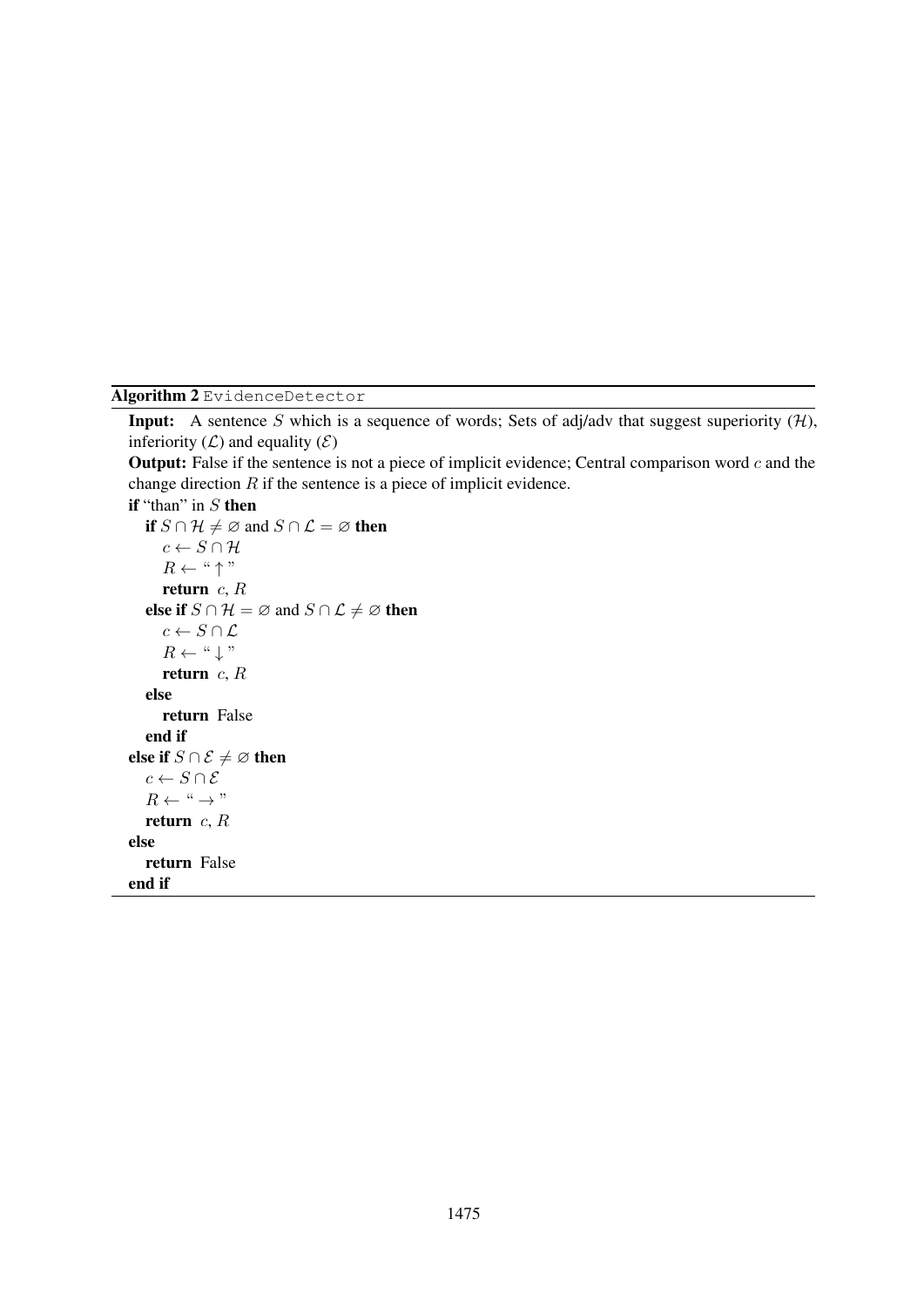<span id="page-15-0"></span>

| В                                                                                                                                                                                                                                                                                                                                                                                                                                                                                                                                                                                                                                                                                                                                                                                                                                                                                                                                                                                                                                                                                                                                                                                                                                                                                                                                                                                                                                                                                                                                                                                                                                                                                                                                                                                                                                                                                                                                                                                                                                                                                                                                                                                                                                                                                                                                                                                                                                                                                                                                           | Ι                                                             | $\mathsf C$                                       | $\circlearrowright$                                 | $\boldsymbol{R}$ |
|---------------------------------------------------------------------------------------------------------------------------------------------------------------------------------------------------------------------------------------------------------------------------------------------------------------------------------------------------------------------------------------------------------------------------------------------------------------------------------------------------------------------------------------------------------------------------------------------------------------------------------------------------------------------------------------------------------------------------------------------------------------------------------------------------------------------------------------------------------------------------------------------------------------------------------------------------------------------------------------------------------------------------------------------------------------------------------------------------------------------------------------------------------------------------------------------------------------------------------------------------------------------------------------------------------------------------------------------------------------------------------------------------------------------------------------------------------------------------------------------------------------------------------------------------------------------------------------------------------------------------------------------------------------------------------------------------------------------------------------------------------------------------------------------------------------------------------------------------------------------------------------------------------------------------------------------------------------------------------------------------------------------------------------------------------------------------------------------------------------------------------------------------------------------------------------------------------------------------------------------------------------------------------------------------------------------------------------------------------------------------------------------------------------------------------------------------------------------------------------------------------------------------------------------|---------------------------------------------------------------|---------------------------------------------------|-----------------------------------------------------|------------------|
| "Background: Self-management programs for patients with heart<br>failure can reduce hospitalizations and mortality. However, no pro-<br>grams have analyzed their usefulness for patients with low literacy.<br>We compared the efficacy of a heart failure self-management pro-<br>gram designed for patients with low literacy versus usual care. Meth-<br>ods: We performed a 12-month randomized controlled trial. From<br>November 2001 to April 2003, we enrolled participants aged 30–80,<br>who had heart failure and took furosemide. Intervention patients<br>received education on self-care emphasizing daily weight measure-<br>ment, diuretic dose self-adjustment, and symptom recognition and<br>response. Picture-based educational materials, a digital scale, and<br>scheduled telephone follow-up were provided to reinforce adherence.<br>Control patients received a generic heart failure brochure and usual<br>care. Primary outcomes were combined hospitalization or death, and<br>heart failure-related quality of life. <b>Results:</b> 123 patients (64 control,<br>59 intervention) participated; 41% had inadequate literacy. Patients<br>in the intervention group had a lower rate of hospitalization or death<br>(crude incidence rate ratio (IRR) = $0.69$ ; CI 0.4, 1.2; adjusted IRR =<br>$0.53$ ; CI $0.32$ , $0.89$ ). This difference was larger for patients with low<br>literacy (IRR = $0.39$ ; CI 0.16, 0.91) than for higher literacy (IRR =<br>0.56; CI 0.3, 1.04), but the interaction was not statistically significant.<br>At 12 months, more patients in the intervention group reported mon-<br>itoring weights daily (79% vs. 29%, $p_1$ 0.0001). After adjusting for<br>baseline demographic and treatment differences, we found no differ-<br>ence in heart failure-related quality of life at 12 months (difference<br>$= -2$ ; CI -5, +9). <b>Conclusion:</b> A primary care-based heart failure<br>self-management program designed for patients with low literacy<br>reduces the risk of hospitalizations or death."                                                                                                                                                                                                                                                                                                                                                                                                                                                              | "Follow-up"<br>and<br>thorough education<br>on self-care"     | "Standard<br>informa-<br>tion about<br>self-care" | "Knowledge $\uparrow$<br>about<br>heart<br>failure" |                  |
| "Background: Afghanistan's national guidelines recommend<br>chloroquine for the treatment of Plasmodium vivax infection, the par-<br>asite responsible for the majority of its malaria burden. Chloroquine<br>resistance in P. vivax is emerging in Asia. Therapeutic responses<br>across Afghanistan have not been evaluated in detail. Methods:<br>Between July 2007 and February 2009, an open-label, randomized<br>controlled trial of chloroquine and dihydroartemisinin-piperaquine<br>in patients aged three months and over with slide-confirmed P. vivax<br>mono-infections was conducted. Consistent with current national<br>guidelines, primaquine was not administered. Subjects were fol-<br>lowed up daily during the acute phase of illness (days 0-3) and<br>weekly until day 56. The primary endpoint was the overall cumula-<br>tive parasitological failure rate at day 56 after the start of treatment,<br>with the hypothesis being that dihydroartemisinin-piperaquine was<br>non-inferior compared to chloroquine ( $\delta = 5\%$ difference in propor-<br>tion of failures). <b>Results:</b> Of 2,182 individuals with positive blood<br>films for P. vivax, 536 were enrolled in the trial. The day 28 cure rate<br>was 100% in both treatment groups. Parasite clearance was more<br>rapid with dihydroartemisinin-piperaquine than chloroquine. At day<br>56, there were more recurrent infections in the chloroquine arm<br>(8.9%, 95% CI 6.0-13.1%) than the dihydroartemisinin-piperaquine<br>arm $(2.8\%, 95\% \text{ CI } 1.4-5.8\%),$ a difference in cumulative recur-<br>rence rate of $6.1\%$ (2-sided 90%CI +2.6 to +9.7%). The log-rank<br>test comparing the survival curves confirmed the superiority of dihy-<br>$d$ roartemisinin-piperaquine over chloroquine ( $p = 0.003$ ). Multivari-<br>ate analysis showed that a lower initial haemoglobin concentration<br>was also independently associated with recurrence. Both regimens<br>were well tolerated and no serious adverse events were reported.<br><b>Conclusions:</b> Chloroquine remains an efficacious treatment for the<br>treatment of vivax malaria in Afghanistan. In a setting where radi-<br>cal therapy cannot be administered, dihydroartemisinin-piperaquine<br>provides additional benefit in terms of post-treatment prophylaxis,<br>reducing the incidence of recurrence from 4-8 weeks after treatment.<br><b>Trial Registration:</b> The trial was registered at ClinicalTrials.gov<br>under identifier NCT00682578." | "Dihydroartemisinin "Chloroquine" "Parasite<br>- piperaquine" |                                                   | clearance<br>at day 2"                              | $\rightarrow$    |

Table 6: Several examples of dataset instances. Strickethroughed texts are in the original *evidence inference* dataset but not in the Evidence Integration dataset.